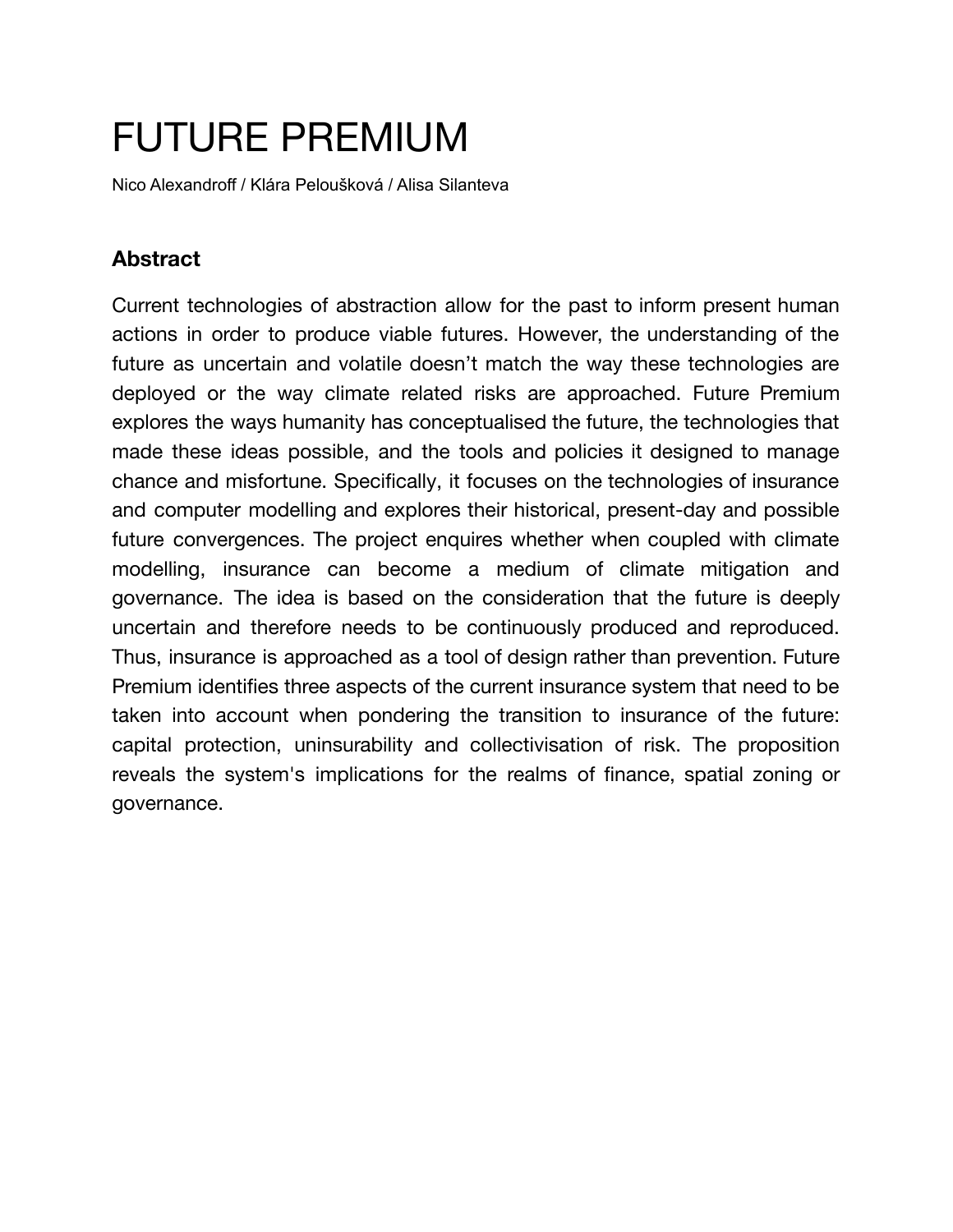# **Introduction**

Advanced computational technologies enable us to use data about the past and projections of the future to direct our present actions. They make us aware of climate change and have the potential to navigate deliberate anthropogenic design of viable planetarity. However, the way we deploy these technologies or the way we manage climate related risks doesn't match the realization that the future is a non-linear, contingent process.

As a matter of fact, the future hasn't always been conceptualized in this manner. Over the course of history, humanity has shaped time in correspondence with the technologies of symbolic abstraction designed to communicate and to understand physical processes. The changing concept of the future, then, determined the tools and policies people had adopted to handle chance and misfortune. In the West, the histories of futurity, technologies of abstraction and chance management converged into two paradigmatic shifts: First, from a worldview shaped by prophecies to an existence structured by prediction. And second, from the paradigm of prediction to the one defined by the understanding that the future is in fact artificially produced. 1

Nevertheless, we suggest that until now, the second shift hasn't been fully completed. The dominant socio-economic systems still depend on the idea that the future is calculable and that perils of various kinds can be prevented. Advanced technologies of climate modeling, however, prove that absolute predictability of the future is a fantasy and that reality is in fact continuously designed. Insurance as a modern technology of risk management is one of the institutions illustrative of this misalignment: by insisting on the illusion of total future proofing and by ignoring the long term consequences of the practices it protects, it reproduces the future in ways that are essentially unsustainable.

Through an exploration of the future's history we arrive at a reflection on the present-day insurance system shaped by an ill-conceived approach to risk prevention. Then, by reflecting on the current modeling technologies we disclose the multiscalar challenges of climate uncertainty. And finally, we come to a reconsideration of insurance and a potential transition of the current system, departing from three crucial aspects of the industry: capital protection, uninsurability and collectivization of risk. This way, we ponder the diversion of insurance from a mechanism of defense to a medium of deliberate futures' design.

 $1$  This articulation of the historical evolution of the future as a concept has been based on a lecture by Paul Feigelfeld delivered in May 2021 during The Terraforming research and education program.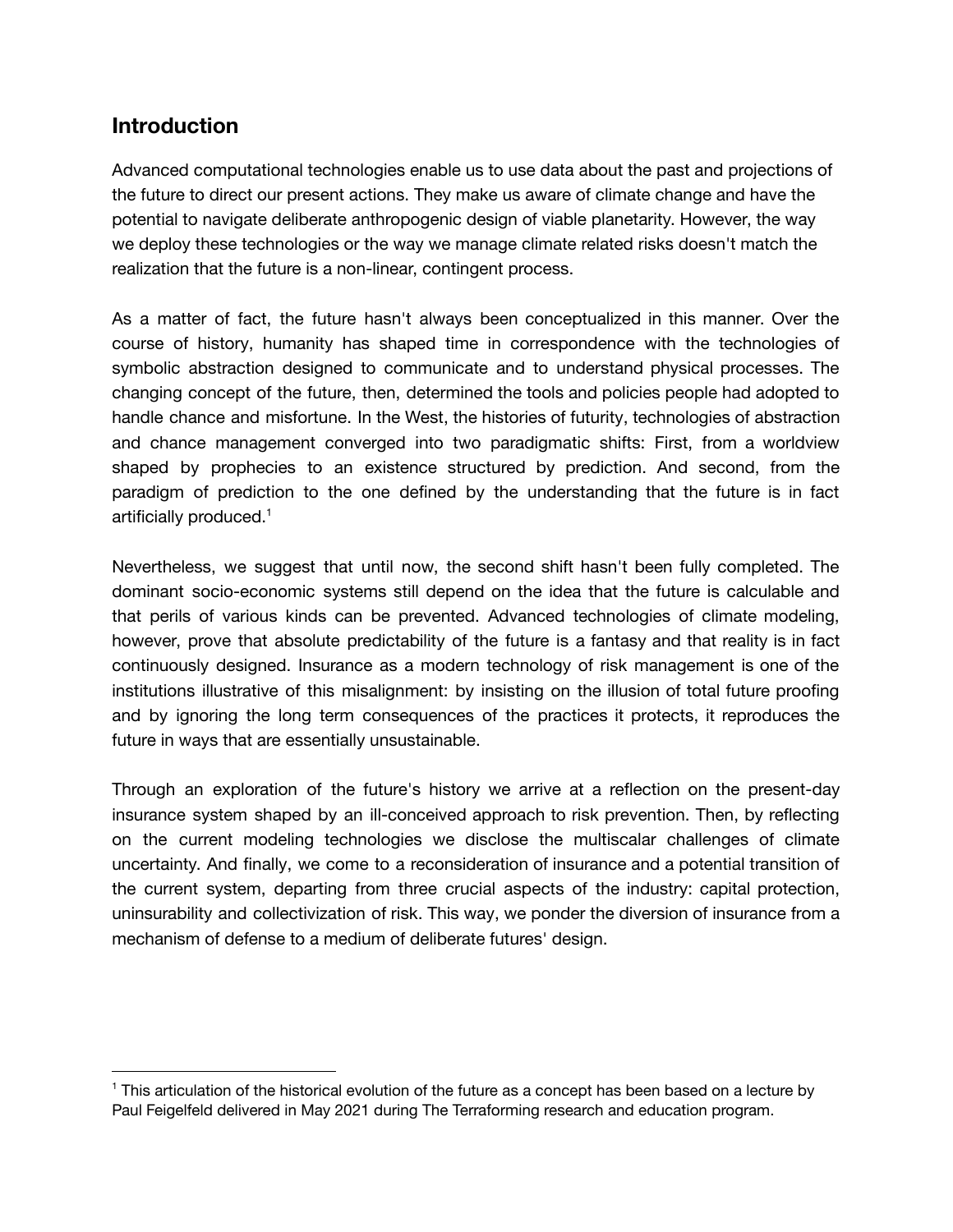# **History of the Future: Prophecy**

For millennia, humanity was convinced that the future already exists. While many ancient intellectuals conceptualized the physical world or politics as cyclical in nature, seers, magicians or clerics looked for clues in the material worlds to support their prophecies.<sup>2</sup> The only technology enabling people to take a guess about the future was extrapolation of patterns from perceivable reality.

In Christianity, the future has been synonymous to the Will of God, where faith is the means to accept fate and a prophecy is an intermediary between the believer and the realm of the divine. An attempt to prevent death, illness, material damage or other misfortune was long considered a blasphemy, however, humanity has always found ways to manage the fear of the future – be it by solidary mutual aid or marine trade agreements accounting for potential losses. $^3$ 

What is required to consider potentiality, however, is the abstraction of experience, time and physical world into signs. First symbolic systems enabled the virtual to be operationalized for civilizational progress. The Hammurabi Code, for instance, is both an example of a deployment of an early writing system and at the same time the very first known record of a policy of chance management. 4

## **History of the Future: Prediction**

It wasn't until the 17th century, however, for symbolic systems to change the future: The invention of mathematical calculus and the articulation of probability theory marked the first paradigmatic shift of our interest: leaving prophecies behind, humanity started to look at the world through the lens of prediction. 5

Mathematical concepts and tools gave rise to the invention of risk and its management through the technology of insurance – a thorn in the eye of the Church. Catastrophic events and misfortune of various kinds could now be statistically enumerated and the resulting losses compensated. <sup>6</sup> Throughout the 18th and 19th centuries insurance matured as a profitable

<sup>&</sup>lt;sup>2</sup> For an account on the cyclical concept of future and the multiplicity of its realizations, see James Williams, "World Futures," *Critical Inquiry* 42, no. 3 (2016): 473–543.

<sup>3</sup> Niels Viggo Haueter, *A History of Insurance* (Zurich: Swiss Re, 2013/2017), 5.

<sup>4</sup> Andrew Beattie, "The History of Insurance," *Investopedia*, May 27, 2021,

[https://www.investopedia.com/articles/08/history-of-insurance.asp.](https://www.investopedia.com/articles/08/history-of-insurance.asp)

<sup>5</sup> "Infinitesimal calculus" was invented by Wilhelm Gottfried von Leibnitz and Isaac Newton in parallel. The probability theory was first formulated by Blaise Pascal in collaboration with Pierre de Fermet. See Steven Strogaz, *Infinite Powers: How Calculus Reveals the Secrets of the Universe* (Boston: Mariner Books, 2019).

<sup>6</sup> Thomas Moynihan, *X-Risk: How Humanity Discovered Its Own Extinction* (Falmouth: Urbanomic Media Ltd., 2020), 193.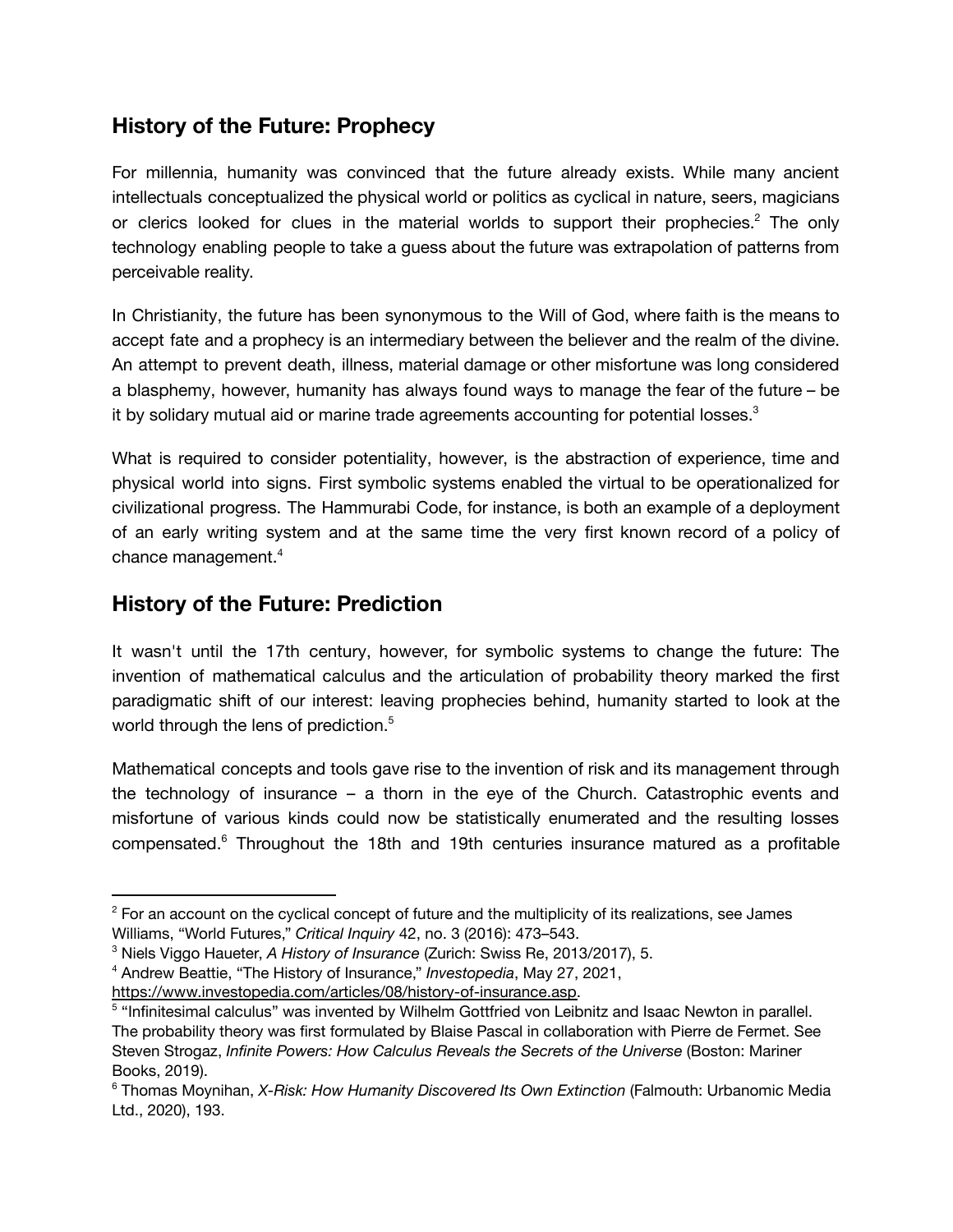enterprise taking on life, property or capital related risks, while benefiting from the findings of the so-called actuarial science. $^7$ 

These developments were aligned with scientific efforts to model physical processes. Edmond Halley, for instance, – the scientist behind the first successful forecast of a comet's repeated passing by the Earth – was interested in both of these domains: he produced mortality tables used in life insurance, but also some of the first calculations of atmospheric circulations.<sup>8</sup> The technologies of risk, astronomical time and meteorological modelling thus arguably converged within the new paradigm of predictable future.

Abstraction allows not only for temporal, but also spatial expansion. Insurance as an abstraction of risk and finance as an abstraction of value were closely linked to colonial expansion and trade. Insurance made it possible to trade financial assets based on the promise of future profits while premium payments generated investment funds spurring global capital flows.<sup>9</sup> Later on, the multiplication of modern risks and the increase in insured value lead to the growth of reinsurance, or insurance for the providers of insurance. This enterprise stressed even further the global nature of the industry as it enabled widespread distribution of risk.<sup>10</sup>

Advances in the symbolic representation of oceanic or atmospheric flows, on the other hand, lead to the realization that the Earth's biophysical processes are mutually interconnected. The introduction of the 1st thermodynamic law started off a series of inventions expressing physical relations by approximated numerical equations that turned out to be the basis of weather prediction and climate modeling.<sup>11</sup> Hazards began to be systematically mapped and technical instruments for the measurement of the Earth's biochemical processes started to develop. The paradigm of prediction thus came together with the prospect of mastery of the future on global scale.

However, it was only in the second half of the 19th century, that the future became truly socialized.<sup>12</sup> Statistical accounts of populations together with workers' movements and the proliferation of the secular nation-state governance gave rise to the first social security

<sup>7</sup> Haueter, *A History of Insurance*. See also Ian Hacking, *The Taming of Chance* (Cambridge: Cambridge University Press, 1990).

<sup>8</sup> Moynihan, *X-Risk*, 201.

<sup>9</sup> Razmig Keucheyan, *Nature as a Battlefield: Towards a Political Ecology* (Cambridge – Oxford – Boston: Polity, 2016).

<sup>10</sup> Haueter, *A History of Insurance*, 23.

<sup>11</sup> Paul N. Edwards, "History of Climate Modeling," *Wiley Interdisciplinary Reviews: Climate Change* 2, no. 1 (January/February 2011): 130,

[https://deepblue.lib.umich.edu/bitstream/handle/2027.42/79438/95\\_ftp.pdf;jsessionid=5BC8DF348733B](https://deepblue.lib.umich.edu/bitstream/handle/2027.42/79438/95_ftp.pdf;jsessionid=5BC8DF348733B3641E261C95FF4B8F06?sequence=1) [3641E261C95FF4B8F06?sequence=1](https://deepblue.lib.umich.edu/bitstream/handle/2027.42/79438/95_ftp.pdf;jsessionid=5BC8DF348733B3641E261C95FF4B8F06?sequence=1).

<sup>12</sup> François Ewald, "Insurance and Risk," in *The Foucault Effect*, eds. Graham Burchell, Colin Gordon, and Peter Miller (Chicago: University of Chicago Press, 1991), 197–211, [http://lchc.ucsd.edu/cogn\\_150/Readings/ewald/ewald.pdf.](http://lchc.ucsd.edu/cogn_150/Readings/ewald/ewald.pdf)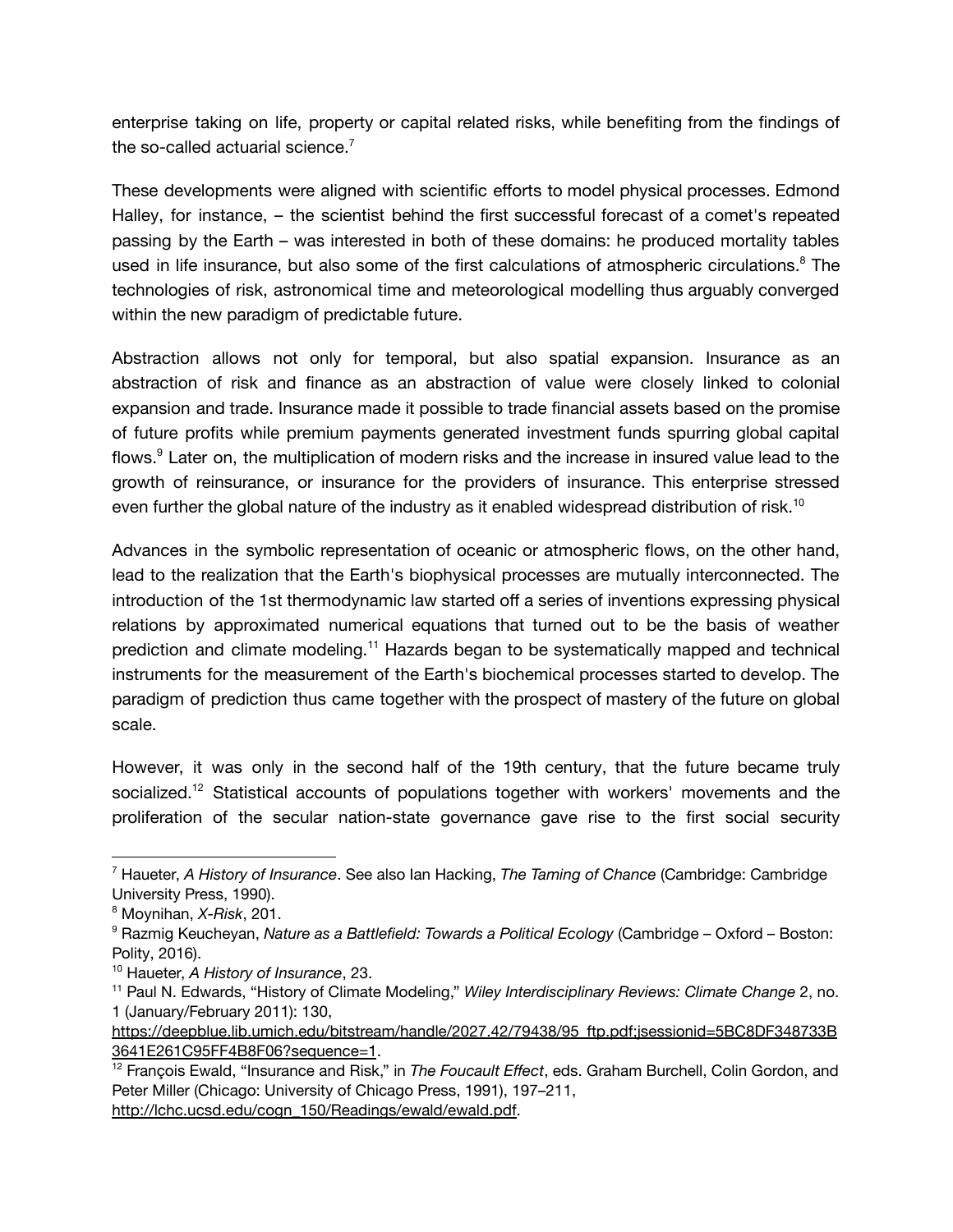schemes and sowed the seed of the welfare state.<sup>13</sup> Thus, the generalized technology of risk became a principle of organization, functioning and regulation of industrial societies.<sup>14</sup> Technologies of forecasting and deterministic planning spread across economic, military and other institutional operations, soon amplified by the cybernetic prosthesis of early computation.

# **History of the Future: Production**

What was once perceived as just an extension of human intelligence, however, proved to drive the second shift in the understanding of the future. As early as the 1950s, computer simulations revealed the fact that the future is not simply calculable, but artificially produced. Indeed, projective models create a multiplicity of realities with the potential to direct human actions.

Closely related to computer science, systems theory further emphasized the complexity of prediction mutating into production. Throughout the 1960s and 1970s, the American engineer Jay W. Forrester devised dynamic computer models of urban development and demonstrated the interconnectedness between economic, social and ecological systems.<sup>15</sup> In consequence, futures thinking merged with systems thinking and the divide between computation and nature was about to be renegotiated.

One of Forrester's students, Donnella Meadows, took part in the investigation of the interactions between the Earth's and human systems which was published in 1972 under the title The Limits to Growth.<sup>16</sup> The study deployed Forrester's World3 computer model to explore the boundaries of exponential growth in population, food production, industrialization, pollution, and the consumption of nonrenewable resources. The model showed what futures are being produced and exposed the limits of linear thinking still dominating in the realm of policy and politics.

However, The Limits to Growth argued for a reestablishment of an equilibrium, a concept called into question by the theory of complex adaptive systems claiming that the state of equilibrium is an illusion. For ecologists such as Crawford Holling, the principle of adaptation was the only logical answer to the newly understood systemic indeterminacy.<sup>17</sup> The sociologist Ulrich Beck, then, argued that industrialization brought about radical uncertainty and predicted that new

<sup>13</sup> François Ewald, *The Birth of Solidarity. The History of the French Welfare State* (Durham – London: Duke University Press 2020).

<sup>&</sup>lt;sup>14</sup> Ewald, "Insurance and Risk".

<sup>15</sup> Jay W. Forrester, *World Dynamics* (Waltham (MA): Pegasus Communications, 1971).

<sup>16</sup> Dennis Meadows, Donnella Meadows, Jorgen Randers, William W. Behrens, *The Limits to Growth* (Falls Church (VA): Potomac Associates, 1972).

<sup>&</sup>lt;sup>17</sup> For example Crawford Holling, "The Resilience of Terrestrial Ecosystems: Local Surprise and Global Change," in *Sustainable Development of the Biosphere*, eds. W. C. Clark and R. E. Munn (Cambridge: Cambridge University Press, 1986), 292–320.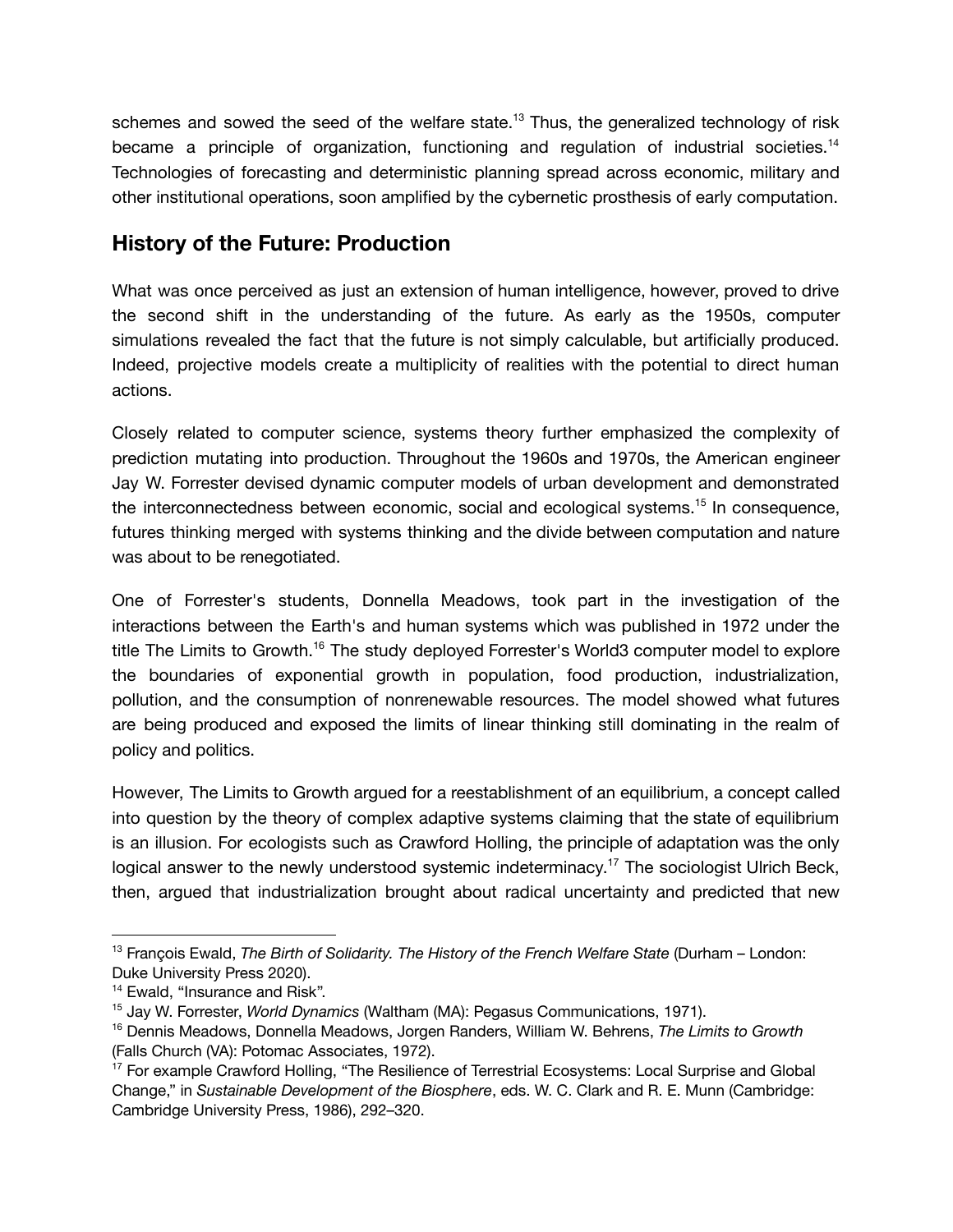hazards would continue to strike the world as boomerangs of modernization. In his account, the Chernobyl catastrophe, for instance, was just one of many human-induced events questioning the adequacy of modern spatial, temporal and social borders.<sup>18</sup>

# **The Present Impasse: Financialization and the Crises of Governance**

Today, the idea of the future as a complex system doesn't require much advocacy. However, we still fail to deliberately produce the futures that would account for such complexity. And despite the efforts of economists or ecologists, we still haven't found a viable way to handle the proliferation of hazards, especially those related to climate change. More precisely, we still don't quite know how to effectively cope with the distinction between risk as a calculable likelihood of an event, and uncertainty as virtual potential that resists quantification and control.<sup>19</sup> In other words, we fail to fully accept that the future is not entirely predictable and that it has to be deliberately produced while accounting for unforeseen developments.

So far, the collective response to the changing paradigm has been largely inadequate. The financial system, for instance, has been treating the proliferation of uncertainty as any other crises: by creating even more abstract financial assets that sustain growth. The insurance industry operates in a complementary way. It isolates future events of various kinds and reduces uncertainty to risk. To protect themselves, insurers purchase insurance for their own financial risks through the global enterprise of reinsurance, thus spreading the hazards across the world. At the same time, they transform risk into financial products which allows them to partly defer it to the financial market.<sup>20</sup> And of course, the industry attempts to generate as much financial value as possible by closing as many insurance contracts as possible. Insurers call this an effort to close the protection gap or to minimize the difference between total economic losses and insured losses. We can also call it a dream of total insurability. $^{21}$ 

Furthermore, it is apparent that the challenges of the future remain poorly governed. Global corporations and organizations fail to approach risk and uncertainty as a condition that is universal, although with uneven consequences for different places and populations. It may seem that international institutions such as the World Bank or the UN promote insurability in order to strengthen the resilience of ecosystems and communities.<sup>22</sup> By extending

<sup>18</sup> Ulrich Beck, *Risk Society: Towards a New Modernity* (London – Newbury Park – New Delhi, 1986).

<sup>19</sup> The first economist to ponder the difference between risk and uncertainty was Frank Knight (*Risk, Uncertainty and Profit*, 1921). See Mario Giampietro, Kozo Mayumi, and Alevgül H. Sorman, *The Metabolic Patterns of Societies: Where Economists Fall Short* (Abingdon – New York: Routledge, 2012), 119–120.

<sup>20</sup> Keucheyan, *Nature as a Battlefield*.

<sup>21</sup> *Global Risks, Trends and Closing the Protection Gap* (Swiss Re, 2019),

[https://www.swissre.com/dam/jcr:b4cac90e-a60f-4e33-bed2-497e52ff04b5/como\\_o\\_resseguro\\_pode\\_a](https://www.swissre.com/dam/jcr:b4cac90e-a60f-4e33-bed2-497e52ff04b5/como_o_resseguro_pode_ajudar_a_resolver_a_lacuna_de_protecao.pdf) [judar\\_a\\_resolver\\_a\\_lacuna\\_de\\_protecao.pdf](https://www.swissre.com/dam/jcr:b4cac90e-a60f-4e33-bed2-497e52ff04b5/como_o_resseguro_pode_ajudar_a_resolver_a_lacuna_de_protecao.pdf).

<sup>22</sup> Thomas Hirsch, *Climate Finance for Addressing Loss and Damage* (Berlin: Brot für die Welt, 2019), [https://reliefweb.int/sites/reliefweb.int/files/resources/ClimateFinance\\_LossDamage.pdf.](https://reliefweb.int/sites/reliefweb.int/files/resources/ClimateFinance_LossDamage.pdf)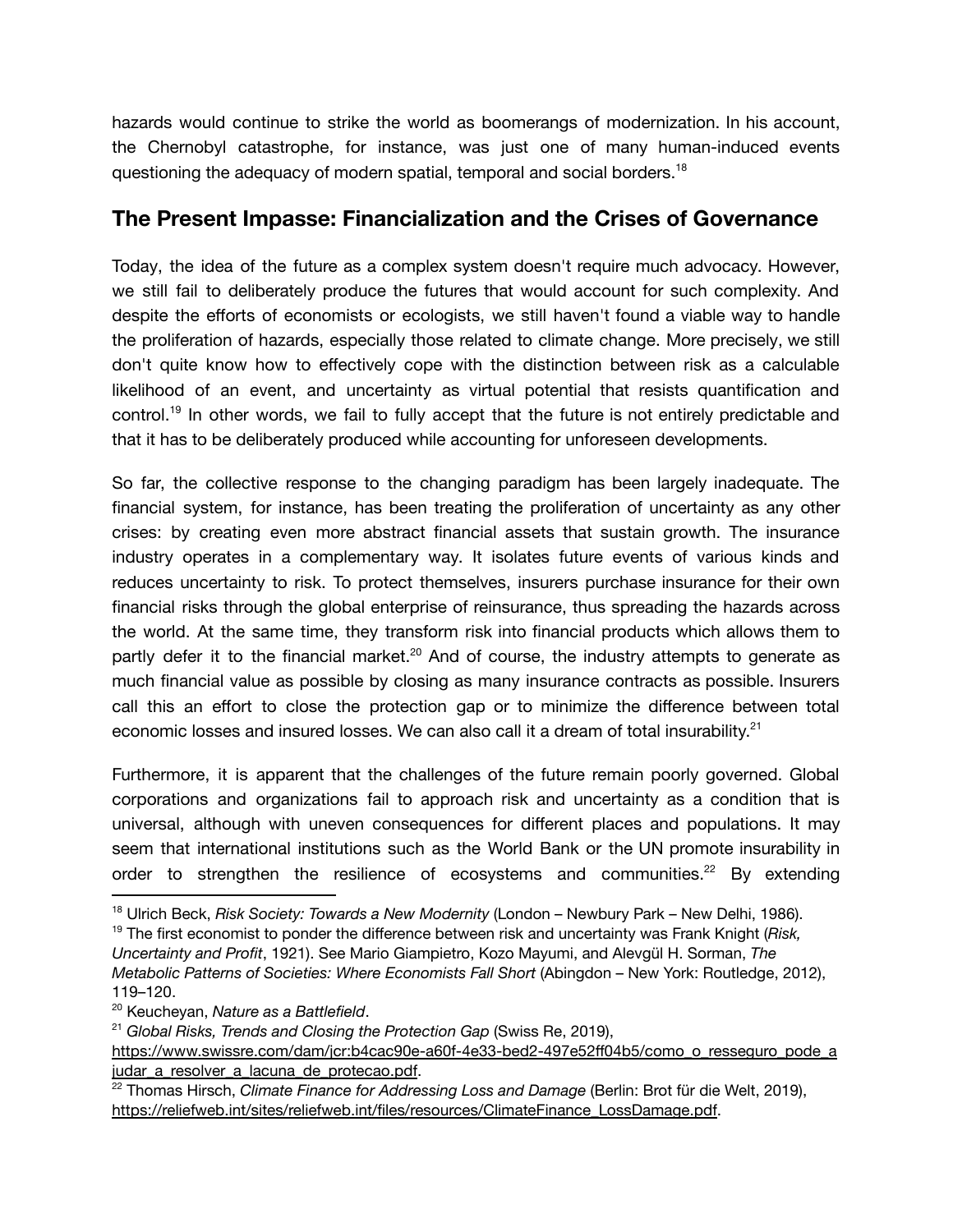financialization to the domain of everyday life, however, they prioritize first and foremost the resilience of financial markets.<sup>23</sup> Moreover, through financial abstraction, risk became an opportunity for profitable gambling – and it is not far-fetched to imagine insurance-based securities to be the source of the next economic crisis as climate change continues to amplify the underlying physical risks.

# **The Present Impasse: The Problem of Scale**

Financialization of the insurance industry went hand in hand with advances in computer modeling. In turn, these technologies brought about more precision to insurance of slippery hazards such as weather and climate related risks. Stochastic computer models, first developed in the late 1940s, made it possible to consider uncertainty and randomness of upcoming events.<sup>24</sup> Since the 1980s, they have been part of the so-called catastrophe modeling generating variations of short-terms futures based on data about past disasters and cartographic information. Catastrophe models also include hazard modules (assessing physical risk), vulnerability modules (assessing expected damage) and financial modules (estimating monetary losses).<sup>25</sup> And while catastrophe models constantly evolve to address increasing uncertainty, they are still essentially faithful to the paradigm of prediction.<sup>26</sup> Their main purpose, then, is to help preserve existing financial value.

The development of the global climate models, on the other hand, has been motivated mainly by the scientific objective to understand planetary climate processes. These models segment the planet's atmosphere, oceans and land into a three-dimensional grid of cells and measure the exchange of matter and energy between them.<sup>27</sup> The long-term projections they provide correspond to estimations of future greenhouse gas concentrations.<sup>28</sup> Climate models make us understand that the probability of disasters is increasing and that slow processes of sea level rise or desertification are intensifying. Furthermore, the most advanced climate models that are

- <sup>25</sup> *The Review Worldwide Reinsurance: A Guide to Catastrophe Modeling* (RMS, 2008/2009), https://forms2.rms.com/rs/729-DJX-565/images/rms\_guide\_catastrophe\_modeling\_2008.pdf.
- <sup>26</sup> Ralf Toumi and Lauren Restell, *Catastrophe Modeling and Climate Change* (London: Lloyd's, 2014),
- [https://assets.lloyds.com/media/d6b6597a-092e-4e13-a31c-6983e215504e/pdf-modelling-and-climate](https://assets.lloyds.com/media/d6b6597a-092e-4e13-a31c-6983e215504e/pdf-modelling-and-climate-change-CC-and-modelling-template-V6.pdf)[change-CC-and-modelling-template-V6.pdf](https://assets.lloyds.com/media/d6b6597a-092e-4e13-a31c-6983e215504e/pdf-modelling-and-climate-change-CC-and-modelling-template-V6.pdf). See also Aliya Alikhanbayova, "Insuring the Weather.

Modeling the Complexities of Climate Change," April 9, 2020, *Chartis*, [https://www.chartis-research.com/vertical/general-insurance/7572126/insuring-the-weather-modeling-th](https://www.chartis-research.com/vertical/general-insurance/7572126/insuring-the-weather-modeling-the-complexities-of-climate-change)

[e-complexities-of-climate-change.](https://www.chartis-research.com/vertical/general-insurance/7572126/insuring-the-weather-modeling-the-complexities-of-climate-change)

<sup>23</sup> Keucheyan, *Nature as a Battlefield*.

<sup>24</sup> Nicholas Metropolis and Stanislaw Ulam, "The Monte Carlo Method," *Journal of the American Statistical Association* 44, no. 247 (September 1949): 335–341.

<sup>&</sup>lt;sup>27</sup> "Climate Models," Climate.gov, accessed June 27, 2021,

<https://www.climate.gov/maps-data/primer/climate-models>.

<sup>&</sup>lt;sup>28</sup> Brian C. O'Neill, Timothy R. Carter, Kristie Ebi et al., "Achievements and Needs for the Climate Change Scenario Framework," *Nature Climate Change* 10 (December 2020), 1074–1084,

<https://www.nature.com/articles/s41558-020-00952-0.pdf>.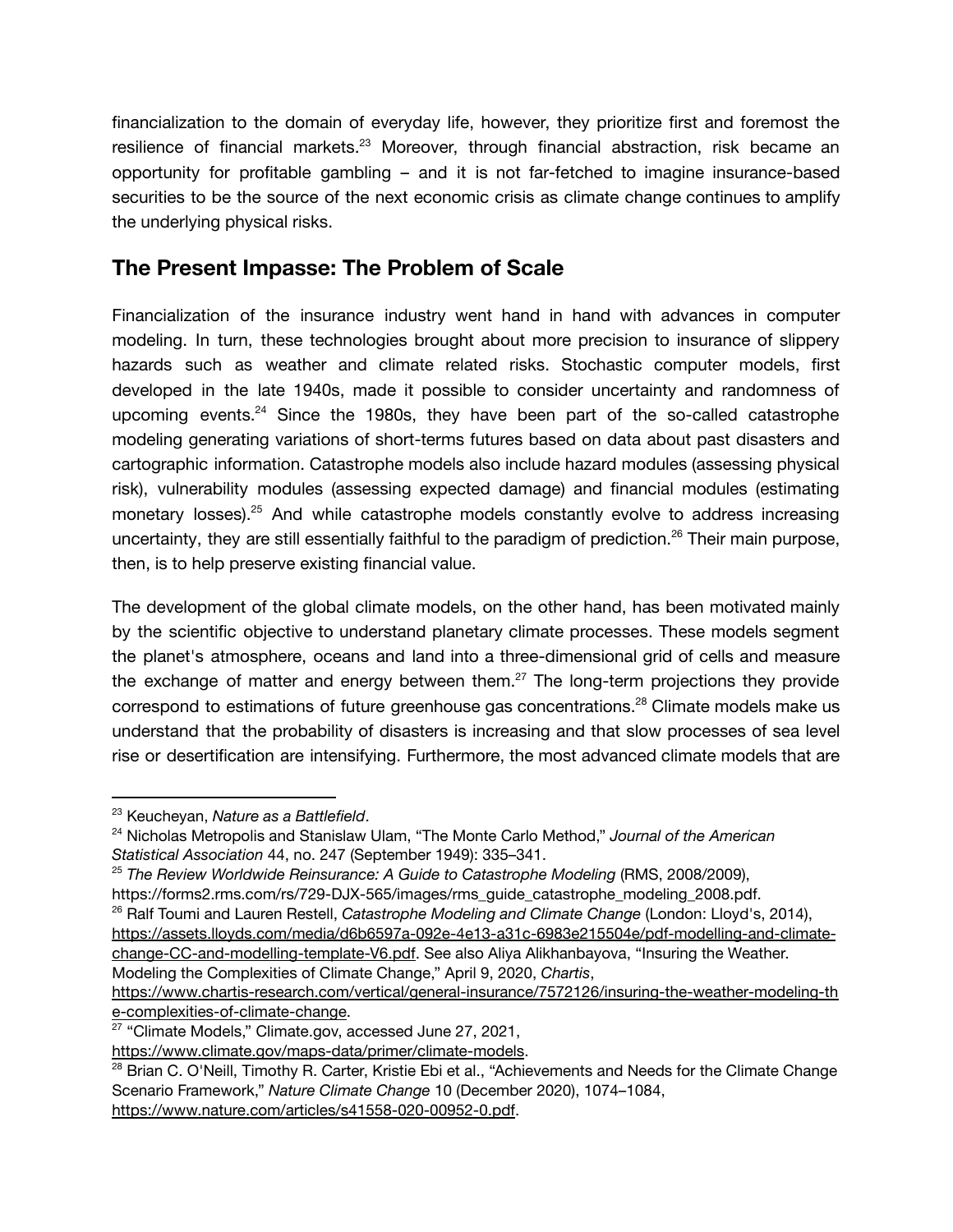about to be published by the Intergovernmental Panel for Climate Change in 2022 will place even more emphasis on the variety of potential socioeconomic pathways.<sup>29</sup> Clearly, this will further complicate the quantification of the variables and the composition of the models.

In reality, however, neither climate or catastrophe models correspond to the actual scope of the Earth's metabolism. It spreads across about fourteen orders of magnitude, from the microscopic to the planetary and from milliseconds to millenia. Current climate models account for the scale of the planet and long-term time frames, however, they lack granularity on the micro level.<sup>30</sup> Catastrophe models, by contrast, focus on isolated events and typically don't reach beyond the horizon of a year. Such design corresponds to the standard operation of the insurance industry.<sup>31</sup> Its policies – be it life insurance, flood insurance, supply chain insurance or environmental liability insurance – usually account for limited temporal and spatial scales, which in some cases obscures the actual material implications of what is being insured.

To sum up, we haven't been able to fully realize the potential of the paradigmatic shift brought about by the advanced technologies of abstraction. Governments and industries have deployed these technologies to protect the status quo rather than deliberately produce viable futures. Moreover, not even prevention is automatically implied by the capabilities of computer modeling: events such as Hurricane Katrina in 2005 revealed the fact that technological convergence in itself can't secure destructive consequences to be managed in a just and timely manner.<sup>32</sup> At the same time, climate models have revealed how incomplete our knowledge of the planet's system really is. They have taught us that the idea of total future proofing is unattainable and that some losses are practically inevitable.

# **Future Premium: Insurance as a Design Medium**

The industry still insists that insurance is a medium of prevention, but in reality, it has long been a medium of design. It dictates features of products ensuring their safety. But more importantly, it enables business activity and infrastructural development, from railroad construction to oil extraction. Counterintuitive as it sounds, such agency should not be suppressed, but amplified. The concept of future insurance, however, has to reach far beyond the constraints of the current financial system. It should be highly adaptive and enable iterative

<sup>30</sup> Gavin Schmidt, "The Emergent Pattern of Climate Change," *YouTube*, May 1, 2014, <https://www.youtube.com/watch?v=JrJJxn-gCdo>. <https://www.carbonbrief.org/cmip6-the-next-generation-of-climate-models-explained>.

<sup>29</sup> Zeke Hausfather, "CMIP6: The Next Generation of Climate Models Explained," *Carbon Brief*, December 2, 2019,

<sup>&</sup>lt;sup>31</sup> Based on a conversation with Robert Muir-Wood, Chief Research Officer at Risk Management Solutions.

<sup>32</sup> Gregory Squires and Chester Hartman, *There's No Such Thing as a Natural Disaster* (London: Routledge, 2007). See also Naomi Klein, *The Shock Doctrine: The Rise of Disaster Capitalism* (London: Picador, 2008).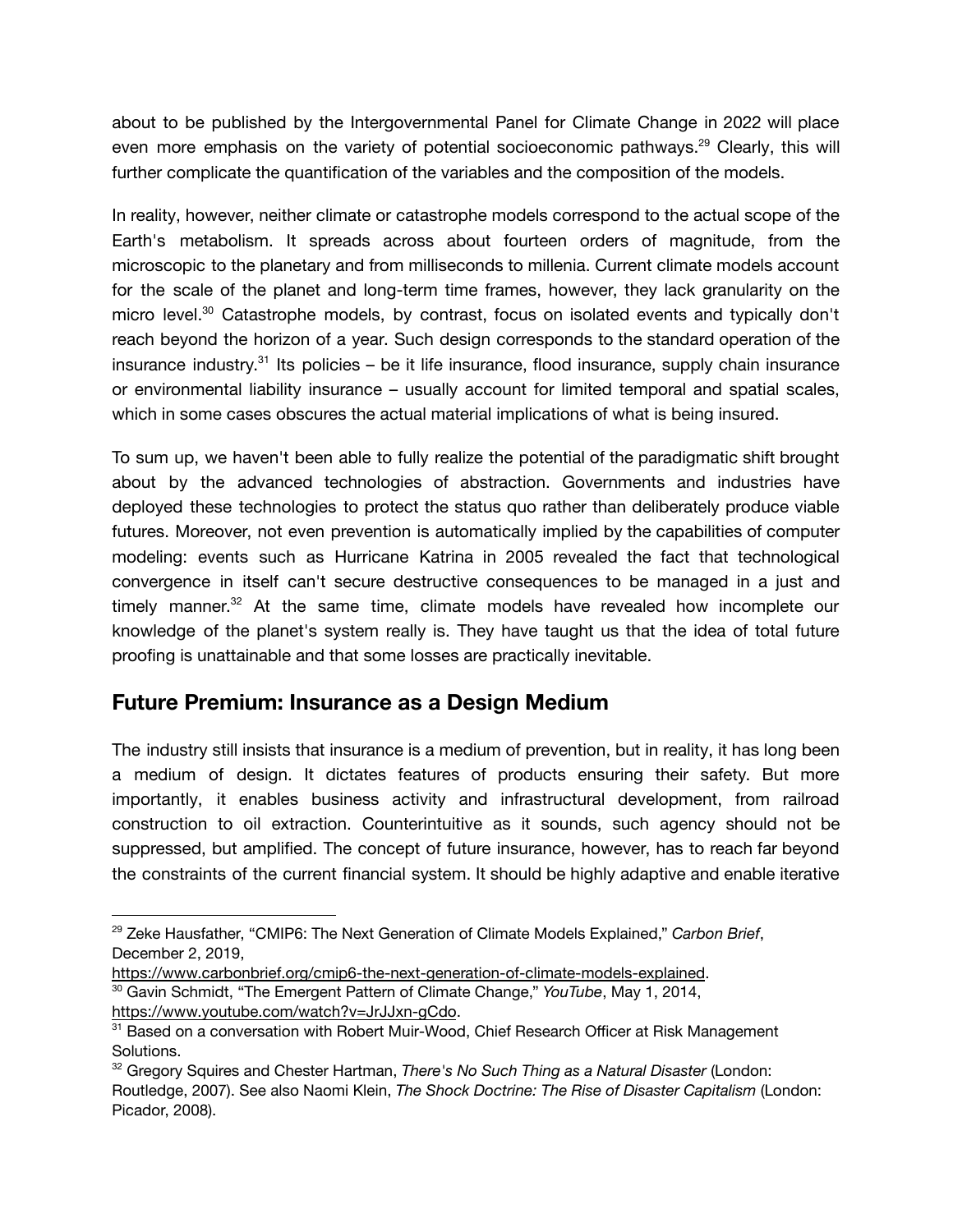production of the future shadowing slow processes of climate change. It will have to acknowledge that the predictions of the future will always be incomplete, oscillating on a scale between knowable risk and unquantifiable uncertainty. Starting from the shortcomings of present-day insurance we outline how deeply it needs to change in response to climate modeling.

### **From Capital Protection to Value Protection**

So far, insurance has centered on the protection of private property and capital, irrespective of the consequences of certain activities. Today, enterprises such as coal mining, industrial agriculture or sweatshops' operation are all entitled to financial loss insurance as long as they are profitable. The reproduction of destructive practices is enabled by financial abstraction – and while abstraction is necessary in order to communicate and share both value and risk, such a process needs to account for irreducibility of material or social values. Therefore, we propose for future insurance to shift from capital protection to value protection.

For instance, large-scale projects such as carbon sequestration may generate new risks rather than immediate profits.<sup>33</sup> However, their long term value in terms of climate mitigation may be priceless. The centre of gravity of insurance should shift from static private property to dynamic metabolic functions of ecosystems and infrastructures, be it energy grids or even flocks of migratory birds.

As a matter of fact, in 2019, the Mexican state of Quintana Roo acquired insurance for the Mesoamerican Barrier Reef System. The premiums paid by beneficiaries of the coral reef's protective physical functions – such as coastal hotel owners – have been collected in a trust fund and used for the ecosystem's restoration. $34$  The insurance in question is parametric  $$ triggered not by resulting damage, but wind speed levels and other contractual factors.

However, conventional insurance depends on "insurance interests" patterned on the concept of private ownership, while the material value of ecosystems contradicts privatization by providing metabolic functions beyond the scope of individualized production and consumption. So, insurance mechanisms should generally pivot from singular compensation to automated guarantee of restoration and maintenance motivated by common interests.

[https://www.nature.org/en-us/what-we-do/our-insights/perspectives/insuring-nature-to-ensure-a-resilien](https://www.nature.org/en-us/what-we-do/our-insights/perspectives/insuring-nature-to-ensure-a-resilient-future/) [t-future/](https://www.nature.org/en-us/what-we-do/our-insights/perspectives/insuring-nature-to-ensure-a-resilient-future/). See also Chris Bergha, Lesley Bertolottia, Tamaki Bieri et al., *Insurance for Natural*

<sup>33</sup> "Locking It Up – Carbon Removal and Insurance," *Swiss Re*, June 4, 2020, <https://www.swissre.com/institute/research/sonar/sonar2020/sonar2020-carbon-removal-insurance.html>

<sup>34</sup> "Insuring Nature to Ensure a Resilient Future," *The Nature Conservancy*, December 8, 2020, .

*Infrastructure: Assessing the Feasibility of Insuring Coral Reefs in Florida and Hawai'*i (Arlington (VA): The Nature Conservancy, 2020),

[https://www.nature.org/content/dam/tnc/nature/en/documents/TNC\\_BOA\\_ReefInsuranceFeasibility\\_FLH](https://www.nature.org/content/dam/tnc/nature/en/documents/TNC_BOA_ReefInsuranceFeasibility_FLHI_113020.pdf) [I\\_113020.pdf.](https://www.nature.org/content/dam/tnc/nature/en/documents/TNC_BOA_ReefInsuranceFeasibility_FLHI_113020.pdf)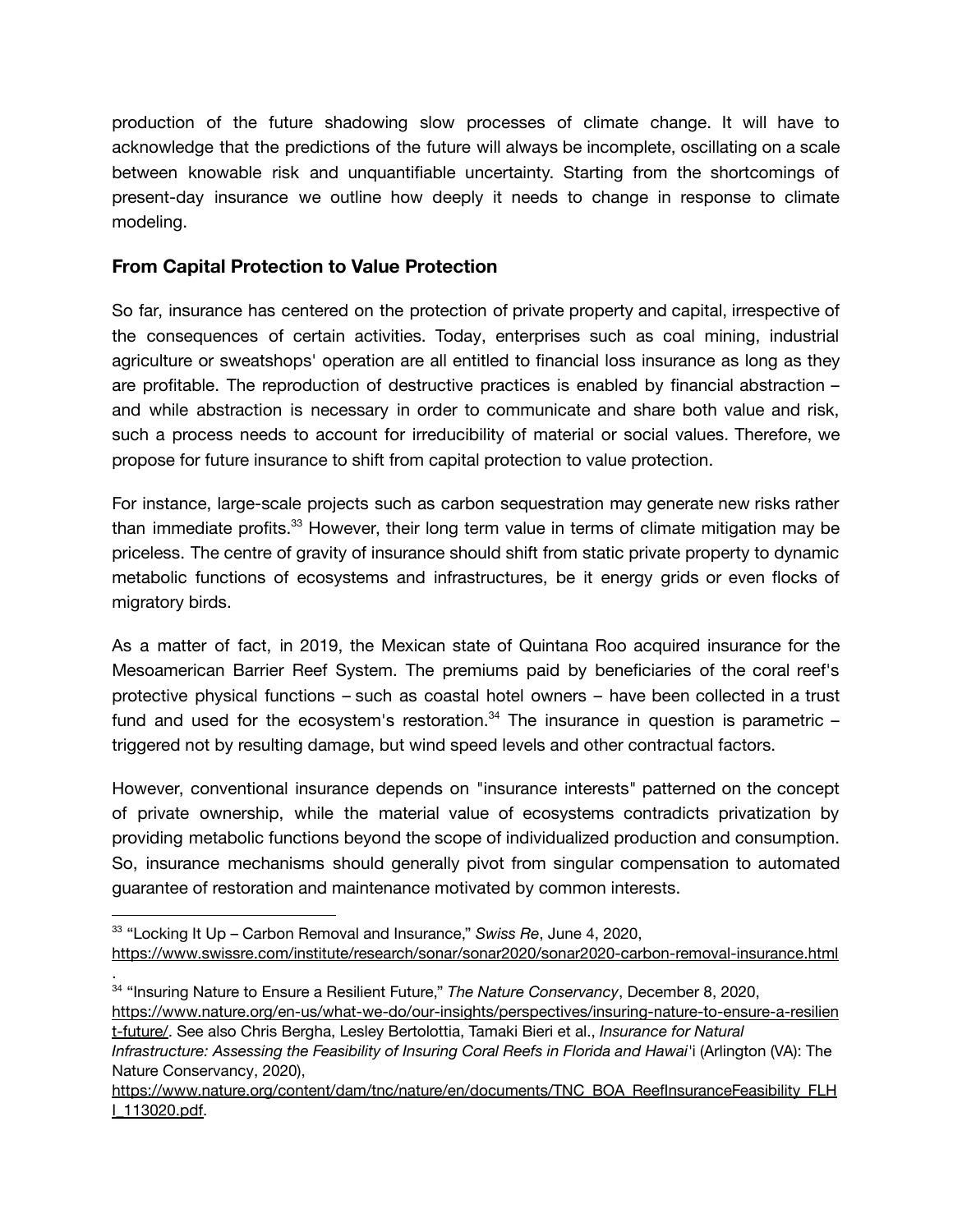## **From Uninsurability to Management of Insecurity**

Current tendencies to prioritize financial capital over wellbeing of ecosystems or societies is closely connected to the problem of uninsurability. 35 Insurance of destructive practices renders insurance *itself* gradually impossible. As climate change advances, risks become incalculable, inevitable or impossible to enclose within conventional spatial and temporal boundaries.

In some places, flooding caused by sea level rise or extreme weather events is practically certain.<sup>36</sup> Slow processes of desertification or ocean acidification, on the other hand, can't be clearly isolated and enumerated. $37$  Gradual impacts of these processes on coastal populations, agriculture or fishery become therefore uninsurable, while vulnerability to these perils is unevenly distributed across locations and populations.

The conditions of uninsurability lead us to approach insurance as management of insecurity, rather than provision of security. The levels of bearable vulnerability and minimum resistance to climate-related hazards needs to be negotiated, while the ongoing reflection of what is knowable and what is right will effectively constitute the conditions for the design of insurance policies.

In the case of flooding, wealthy populations will be able to adopt the strategy of managed retreat and transform coastal areas into involuntary parks serving climate mitigation purposes. $^{38}$ By contrast, populations of small island states won't have such opportunities.<sup>39</sup> Indeed, in 2018, the chairman of the Alliance of Small Island States raised the question of international

<sup>&</sup>lt;sup>35</sup> For example L. S. Howard, "Failure to Act on Climate Change Could Make Weather Risks Uninsurable," *Insurance Journal*, April 8, 2020,

[https://www.insurancejournal.com/news/international/2020/04/08/563703.htm#;](https://www.insurancejournal.com/news/international/2020/04/08/563703.htm#) Linnéa Nordlander, Melanie Pill, and Beatriz Martinez Romera, "Insurance Schemes for Loss and Damage: Fool's Gold?," *Climate Policy* 20, no. 6 (2020): 704–714; Reinhard Mechler, Elisa Calliari, Laurens M. Bouwer et al., "Science for Loss and Damage: Findings and Propositions," in *Loss and Damage from Climate Change*, ed. Reinhard Mechler (Heidelberg: Springer; 2018), 3–37.

<sup>36</sup> Scott A. Kulp and Benjamin H. Strauss, "New Elevation Data Triple Estimates of Global Vulnerability to Sea-Level Rise and Coastal Flooding," *Nature Communications* 10 (October 2019), [https://www.nature.com/articles/s41467-019-12808-z.](https://www.nature.com/articles/s41467-019-12808-z)

<sup>37</sup> See for example Helena García Romero and Adriana Molina, *Agriculture and Adaptation to Climate Change: The Role of Insurance in Risk Management: The Case of Colombia* (Inter-American Development Bank, 2015),

[https://publications.iadb.org/publications/english/document/Agriculture-and-Adaptation-to-Climate-Cha](https://publications.iadb.org/publications/english/document/Agriculture-and-Adaptation-to-Climate-Change-The-Role-of-Insurance-in-Risk-Management-The-Case-of-Colombia.pdf) [nge-The-Role-of-Insurance-in-Risk-Management-The-Case-of-Colombia.pdf](https://publications.iadb.org/publications/english/document/Agriculture-and-Adaptation-to-Climate-Change-The-Role-of-Insurance-in-Risk-Management-The-Case-of-Colombia.pdf).

<sup>38</sup> Bruce Sterling, "The World Is Becoming Uninsurable," *Viridian Design*,

[http://www.viridiandesign.org/notes/1-25/Note%2000023.txt.](http://www.viridiandesign.org/notes/1-25/Note%2000023.txt)

<sup>&</sup>lt;sup>39</sup> John Handmer and Johanna Nalau, "Understanding Loss and Damage in Pacific Small Island Developing States," in *Loss and Damage from Climate Change*, ed. Reinhard Mechler (Heidelberg: Springer; 2018), 365–381.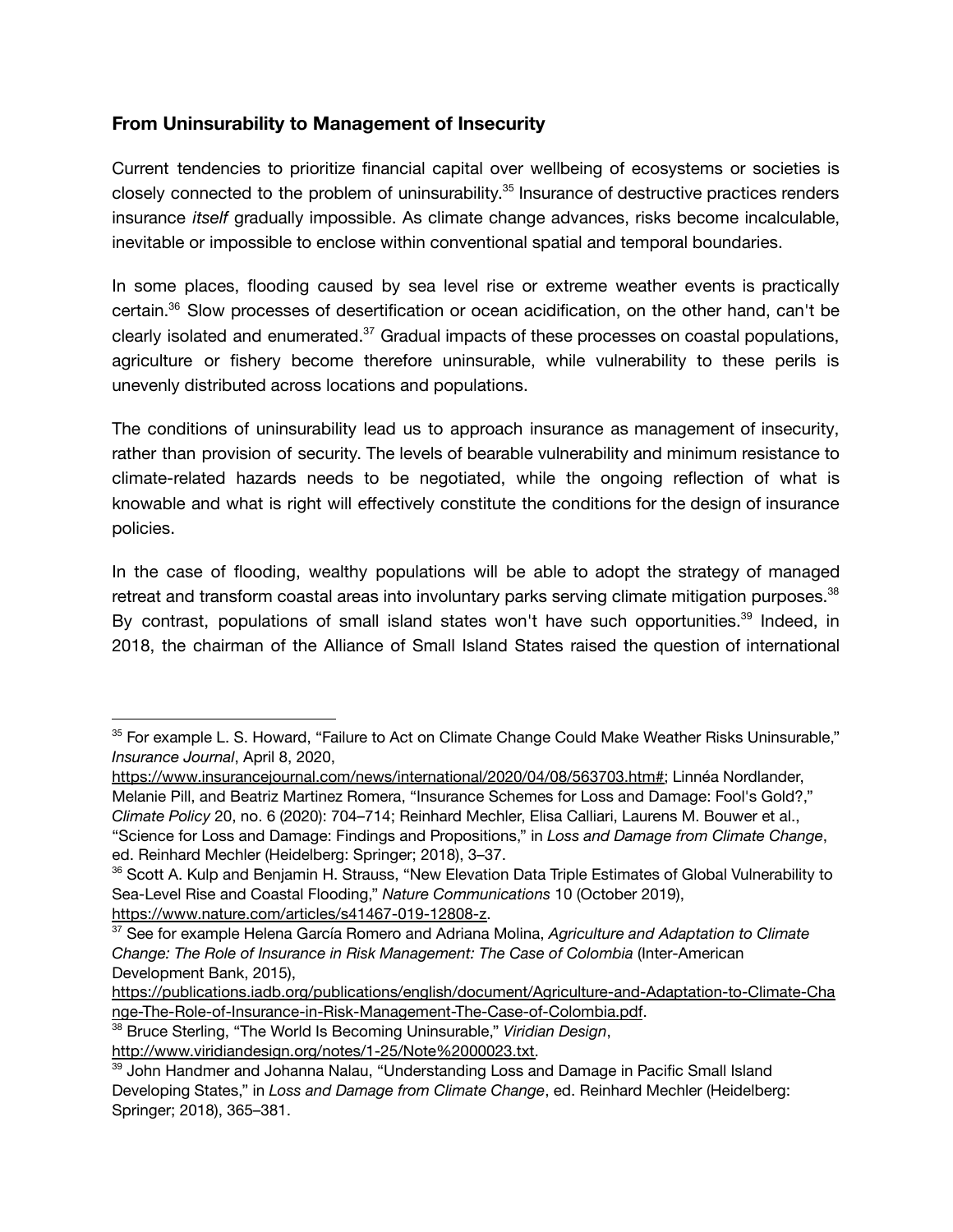solidarity, accountability and financial compensation for unavoidable damage.<sup>40</sup> This appeal has followed several years of coordinated efforts of a coalition of several Pacific states to manage climate-related perils by sophisticated policies including risk pooling, parametric insurance or insurance of public infrastructures.<sup>41</sup> Even the UN later conceded, however, that such mechanisms wouldn't be sufficient in the face of climate change. $42$ 

Clearly, conventional insurance has an expiration date which makes it unsuitable where vulnerability is impossible to overcome and total resistance is unthinkable. Therefore, insurance shouldn't simply cover damage but sustain just distribution of what can be preserved.

## **Collectivization of Risk as Planetary Commons**

This brings us to the question of risk collectivization. Insurance is a technology of risk collectivization by principle, however, it typically treats collectives as groupings of accountable individuals. Moreover, collectivization is rather selective and usually limited to the unit of the state. Basic security provided by compulsory insurance schemes is therefore far from universal, even though the climate's instability exposes risks and uncertainty as a fundamentally automated and ubiquitous planetary condition. In other words, risk needs to be approached as a planetary commons. $^{43}$ 

Such a requirement forces us to challenge the adequacy of spatial zones and certain administrative borders. While in some cases, their preservation is downright physically impossible, other times, borders fail to align with shifting climate zones and complicate distribution of elemental goods and services. Specifically, slow processes of climate change call into question the boundaries of private property or nation states – the foundational spatial patterns of insurance.

<sup>40</sup> "AOSIS Chair Urges Increased Focus on Loss and Damage at COP 24," *International Institute for Sustainable Development*, November 13, 2018,

<sup>41</sup> *PCRAFI: Better Risk Information for Smarter Investment* (Washington: The International Bank for Reconstruction and Development / The World Bank, 2013), <https://sdg.iisd.org/news/aosis-chair-urges-increased-focus-on-loss-and-damage-at-cop-24/>. The question of accountability is often connected to consideration of "attribution" of specific events to climate change. The research on attribution is therefore a politically contested territory, while on the other hand, it helps clarify the impacts of climate change and justify the necessity of its mitigation. See for example National Academies of Sciences, Engineering, and Medicine, *[Attribution](https://www.nap.edu/read/21852) of Extreme Weather Events in the [Context](https://www.nap.edu/read/21852) of Climate Change* (Washington D.C.: The National Academic Press, 2016).

[https://reliefweb.int/sites/reliefweb.int/files/resources/PCRAFI\\_2013\\_Catastrophe\\_Risk\\_Assessment\\_Met](https://reliefweb.int/sites/reliefweb.int/files/resources/PCRAFI_2013_Catastrophe_Risk_Assessment_Methodology28082013.pdf) [hodology28082013.pdf.](https://reliefweb.int/sites/reliefweb.int/files/resources/PCRAFI_2013_Catastrophe_Risk_Assessment_Methodology28082013.pdf)

<sup>42</sup> Hirsch, *Climate Finance for Addressing Loss and Damage*, 47.

<sup>&</sup>lt;sup>43</sup> These ideas have been inspired by the work of the sociologist Nandita Sharma. See Nandita Sharma, *Home Rule: National Sovereignty and the Separation of Natives and Migrants* (Durham: Duke University Press, 2020).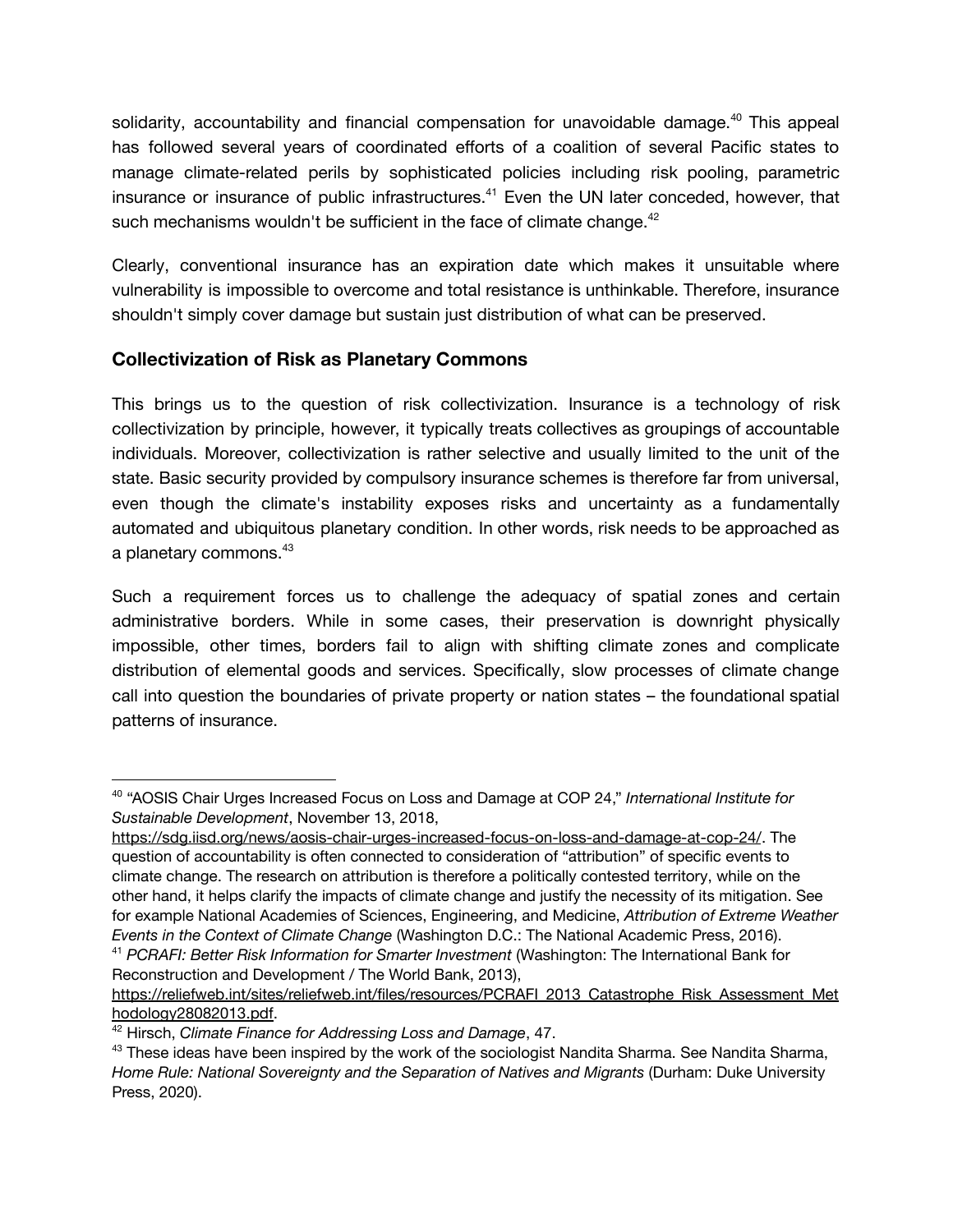For instance, gradual disappearance of arable land in south-west Russia renders unsustainable its nation-wide agricultural insurance policies.<sup>44</sup> The discrepancy becomes even starker when considering the level of rigidity of regulations that clearly prioritize large-scale monoculture.<sup>45</sup> The inadequacy of agricultural insurance policies is closely connected to the issue of universal food security. Droughts and desertification render the stability of crop production more and more difficult and the necessity for coordinated action more and more pressing.

To strengthen adaptive and technologically enhanced land use, insurance has to couple with multiscalar sensing and modeling technologies, taking advantage of open source software and citizen participation.<sup>46</sup> To sustain agricultural livelihoods, then, insurance needs to provide timely support in both life and economic activity: it should be parametric, triggered by weather-related signals such as excessive temperature rise or inadequate precipitation, not by resulting damage. However, localized uncertainty must be shared on the basis of planetary mutualism. Such a process should be informed by the distributive mechanism of the global reinsurance system, but governed through a transnational coalition of political and scientific bodies.

# **Conclusion**

Some centuries ago, the management of chance and misfortune converged with new mathematical tools and formed the technology of insurance, marking a shift from the paradigm of prophecies to the one of prediction. Today, we need to ensure that advanced technologies of abstraction such as climate modeling effectively inform our strategies of futures' production.

The insurance industry has long supported practices contributing to anthropogenic climate change, thus limiting the possibility of successful climate mitigation. Current developments in insurance surely reveal its inner tensions, however, mechanisms such as parametrization or ongoing global distribution of risk through reinsurance can be viewed as fragments of its desirable future dynamic. The necessary levels of abstraction, however, have to be balanced by the awareness of metabolic interdependence and political normativity of any endeavour to handle vulnerability.

<sup>45</sup> Alexey Nosov, Olga Tagirova and Marina Fedotova, "Agrarian Insurance in Russia: Conditions, Difficulties, and Ways of Their Overcoming," *BIO Web of Conferences* 10 (2020):

<sup>44</sup> Alexey Sorokin, Aleksey Bryzzhev, Anton Strokov et al., "The Economics of Land Degradation in Russia," in *Economics of Land Degradation and Improvement – A Global Assessment for Sustainable Development*, eds. Ephraim Nkonya, Alisher Mirzabaev, and Joachim von Braun (Cham: Springer, 2016), 541–576, [https://link.springer.com/chapter/10.1007/978-3-319-19168-3\\_1;](https://link.springer.com/chapter/10.1007/978-3-319-19168-3_1) Cyrus Newlin and Heather A. Conley, "Climate Change Will Reshape Russia," *Center for Strategic and International Studies*, January 13, 2021, [https://www.csis.org/analysis/climate-change-will-reshape-russia.](https://www.csis.org/analysis/climate-change-will-reshape-russia)

[https://www.bio-conferences.org/articles/bioconf/full\\_html/2020/01/bioconf\\_fies2020\\_00136/bioconf\\_fie](https://www.bio-conferences.org/articles/bioconf/full_html/2020/01/bioconf_fies2020_00136/bioconf_fies2020_00136.html) [s2020\\_00136.html](https://www.bio-conferences.org/articles/bioconf/full_html/2020/01/bioconf_fies2020_00136/bioconf_fies2020_00136.html).

<sup>46</sup> See for instance the technological and financial strategies of the *African Risk Capacity*, [https://www.africanriskcapacity.org/.](https://www.africanriskcapacity.org/)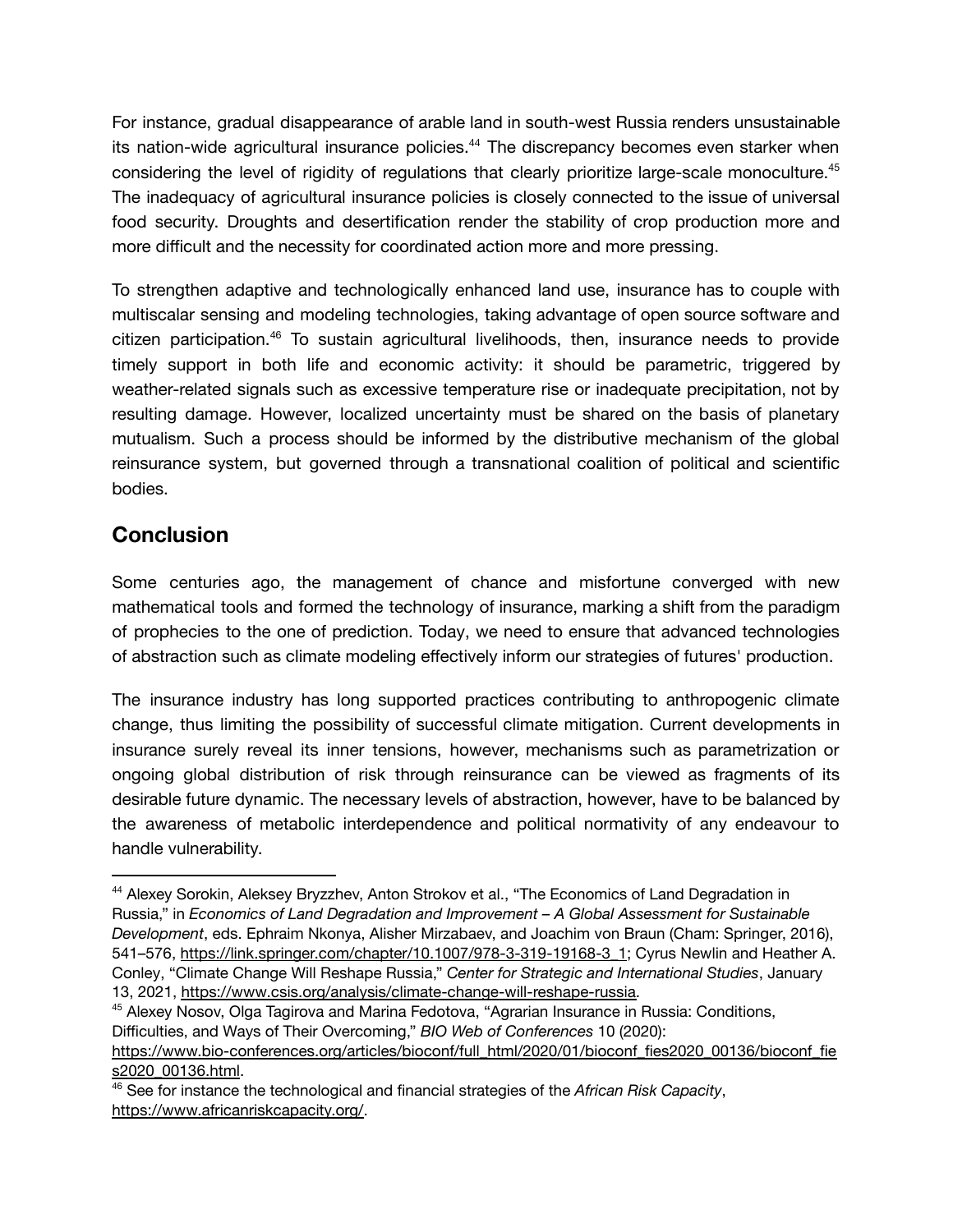The feedback loops provided by both computer models and physical events teach us that the production of the future is an indeterminate process rooted in the conditions of planetarity. Coupled with climate modeling, the concept of insurance would change radically, deeply affecting both finance and governance. Its potential as a design medium could then be mobilized to make projections of the future direct its continuous, iterative realization.

## **Bibliography**

#### **History and Theory of Futurity**

Armen Avanessian and Suhail Malik, "The Speculative Time-Complex," *dis magazine*, March 12, 2016, [http://dismagazine.com/blog/81218/the-speculative-time-complex-armen-avanessian-suhail-malik/.](http://dismagazine.com/blog/81218/the-speculative-time-complex-armen-avanessian-suhail-malik/)

Edward Cornish, *Futuring: The Exploration of the Future* (Chicago: World Future Society, 2005)

Martin van Creveld, *Seeing into the Future: A Short History of Prediction* (Chicago: University of Chicago Press, 2020).

Jim Dator, "Futures Studies," in William Sims Bainbridge, ed., *Leadership in Science and Technology* (Thousand Oaks (CA): Sage Reference Series, 2011), 32–40.

Sohail Inayatullah, "Macrohistory and Timing the Future as Practice," *World Futures Review* 9, no. 1, (2017): 26–33. Alfonso Montuori, "Complexifying the Future", in *Complessita ed Etica*, ed. Fabio Gembillo (Messina:

Civitanova Marche, 2021), 58–78.

Thomas Moynihan, *X-Risk: How Humanity Discovered Its Own Extinction* (Falmouth: Urbanomic Media Ltd., 2020).

Richard Slaughter and Andy Hines, eds., *The Knowledge Base of Future Studies* (Washington D.C.: Association of Professional Futurists, 2005).

Steven Strogaz, *Infinite Powers: How Calculus Reveals the Secrets of the Universe* (Boston: Mariner Books, 2019).

James Williams, "World Futures," *Critical Inquiry* 42, no. 3 (2016): 473–543.

#### **History and Theory of Insurance and Economy of Risk**

Andrew Beattie, "The History of Insurance," *Investopedia*, May 27, 2021,

[https://www.investopedia.com/articles/08/history-of-insurance.asp.](https://www.investopedia.com/articles/08/history-of-insurance.asp)

Ulrich Beck, *Risk Society: Towards a New Modernity* (London – Newbury Park – New Delhi, 1986).

Michael C. Behnrent, "Introduction to François Ewald's 'The Values of Insurance',"*Grey Room* 74 (2019): 112–119,

[https://direct.mit.edu/grey/article/doi/10.1162/grey\\_a\\_00265/10794/Introduction-to-Francois-Ewald-s-The-Values-of.](https://direct.mit.edu/grey/article/doi/10.1162/grey_a_00265/10794/Introduction-to-Francois-Ewald-s-The-Values-of) François Ewald, *The Birth of Solidarity. The History of the French Welfare State* (Durham – London: Duke

University Press 2020).

François Ewald, "Insurance and Risk," in *The Foucault Effect*, eds. Graham Burchell, Colin Gordon, and Peter Miller (Chicago: University of Chicago Press, 1991), 197–211,

[http://lchc.ucsd.edu/cogn\\_150/Readings/ewald/ewald.pdf](http://lchc.ucsd.edu/cogn_150/Readings/ewald/ewald.pdf).

Richard V. Ericson and Aaron Doyle, *Uncertain Business: Risk, Insurance, and the Limits of Knowledge* (Toronto: University of Toronto Press, 2004), <https://www.jstor.org/stable/10.3138/9781442682849>.

Mario Giampietro, Kozo Mayumi, and Alevgül H. Sorman, *The Metabolic Patterns of Societies: Where Economists Fall Short* (Abingdon – New York: Routledge, 2012), 119–120.

Ian Hacking, *The Taming of Chance* (Cambridge: Cambridge University Press, 1990).

Niels Viggo Haueter, *A History of Insurance* (Zurich: Swiss Re, 2013/2017), 5.

Razmig Keucheyan, *Nature as a Battlefield: Towards a Political Ecology* (Cambridge – Oxford – Boston: Polity, 2016).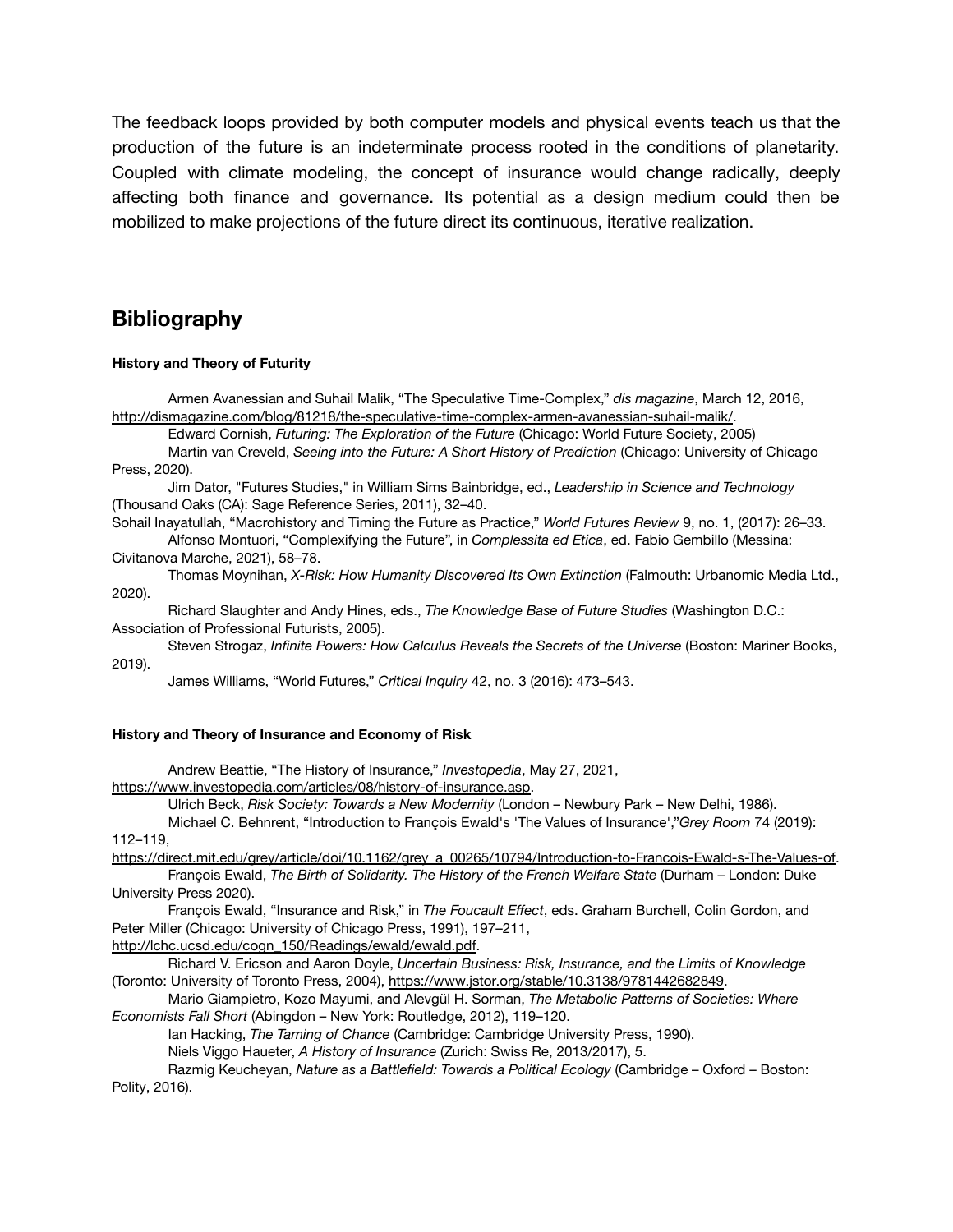Jeremy Leggett, *Climate Change and the Insurance Industry: Solidarity Among the Risk Community?* (London: Greenpeace, no date), [https://solar-aid.org/wp-content/uploads/2018/02/leggett-insurance-climate.pdf.](https://solar-aid.org/wp-content/uploads/2018/02/leggett-insurance-climate.pdf)

#### **Symbolic Abstraction and (Climate) Modeling**

Paul N. Edwards, "History of Climate Modeling," *Wiley Interdisciplinary Reviews: Climate Change* 2, no. 1 (January/February 2011): 130,

[https://deepblue.lib.umich.edu/bitstream/handle/2027.42/79438/95\\_ftp.pdf;jsessionid=5BC8DF348733B3641E261C](https://deepblue.lib.umich.edu/bitstream/handle/2027.42/79438/95_ftp.pdf;jsessionid=5BC8DF348733B3641E261C95FF4B8F06?sequence=1) [95FF4B8F06?sequence=1](https://deepblue.lib.umich.edu/bitstream/handle/2027.42/79438/95_ftp.pdf;jsessionid=5BC8DF348733B3641E261C95FF4B8F06?sequence=1).

Matthew Farnham, "Catastrophe Models: The Good, the Bad, the Ugly," *PreventionWeb*, September 11, 2018, [https://www.preventionweb.net/news/catastrophe-models-good-bad-and-ugly.](https://www.preventionweb.net/news/catastrophe-models-good-bad-and-ugly)

Gregory Flato and Jochem Marotzke et al., "Evaluation of Climate Models," in *Climate Change 2013: The Physical Science Basis. Contribution of Working Group I to the Fifth Assessment Report of the Intergovernmental Panel on Climate Change*, eds. Isaac Held, Andy Pitman, Serge Planton and Zong-Ci Zhao (Cambridge – New York: Cambridge University Press, 2013), 743–866.

Jay W. Forrester, *World Dynamics* (Waltham (MA): Pegasus Communications, 1971).

Zeke Hausfather, "CMIP6: The Next Generation of Climate Models Explained," *Carbon Brief*, December 2, 2019, <https://www.carbonbrief.org/cmip6-the-next-generation-of-climate-models-explained>.

Crawford Holling, "The Resilience of Terrestrial Ecosystems: Local Surprise and Global Change," in *Sustainable Development of the Biosphere*, eds. W. C. Clark and R. E. Munn (Cambridge: Cambridge University Press, 1986), 292–320.

Frédéric Hourdin, Thorsten Mauritsen, Andrew Gettelman et al., "The Art and Science of Climate Model Tuning," *Bulletin of the American Meteorological Society* 98, no. 3 (2017): 589–602,

[https://journals.ametsoc.org/view/journals/bams/98/3/bams-d-15-00135.1.xml.](https://journals.ametsoc.org/view/journals/bams/98/3/bams-d-15-00135.1.xml-)

Bart van den Hurk, Chris Hewitt, Daniela Jacob et al., "The Match between Climate Services Demands and Earth System Models Supplies," *Climate Services* 12 (2018): 59–63,

<https://www.sciencedirect.com/science/article/pii/S2405880718300116>.

Joel Katzav and Wendy S. Parker, "The Future of Climate Modeling," *Climatic Change* 132 (2015): 475–487, <https://link.springer.com/article/10.1007/s10584-015-1435-x>.

Dennis Meadows, Donnella Meadows, Jorgen Randers, William W. Behrens, *The Limits to Growth* (Falls Church (VA): Potomac Associates, 1972).

Nicholas Metropolis and Stanislaw Ulam, "The Monte Carlo Method," *Journal of the American Statistical Association* 44, no. 247 (September 1949): 335–341.

Brian C. O'Neill, Timothy R. Carter, Kristie Ebi et al., "Achievements and Needs for the Climate Change Scenario Framework," *Nature Climate Change* 10 (December 2020), 1074–1084,

<https://www.nature.com/articles/s41558-020-00952-0.pdf>.

Jacob Schewe, Simon N. Gosling and Lila Warszawski, "State-of-the-art global models underestimate impacts from climate extremes," *Nature Communications* 10 (2019),

<https://www.nature.com/articles/s41467-019-08745-6>.

Gavin Schmidt, "The Emergent Pattern of Climate Change," *YouTube*, May 1, 2014, <https://www.youtube.com/watch?v=JrJJxn-gCdo>.

Ralf Toumi and Lauren Restell, *Catastrophe Modeling and Climate Change* (London: Lloyd's, 2014), [https://assets.lloyds.com/media/d6b6597a-092e-4e13-a31c-6983e215504e/pdf-modelling-and-climate-change-CC](https://assets.lloyds.com/media/d6b6597a-092e-4e13-a31c-6983e215504e/pdf-modelling-and-climate-change-CC-and-modelling-template-V6.pdf) [-and-modelling-template-V6.pdf](https://assets.lloyds.com/media/d6b6597a-092e-4e13-a31c-6983e215504e/pdf-modelling-and-climate-change-CC-and-modelling-template-V6.pdf).

"Climate Models," *Climate.gov*, accessed June 27, 2021, [https://www.climate.gov/maps-data/primer/climate-models.](https://www.climate.gov/maps-data/primer/climate-models)

#### **Contemporary Insurance Practices (in Relation to Climate Change)**

Aliya Alikhanbayova, "Insuring the Weather. Modeling the Complexities of Climate Change," April 9, 2020, *Chartis*,

[https://www.chartis-research.com/vertical/general-insurance/7572126/insuring-the-weather-modeling-the-complexit](https://www.chartis-research.com/vertical/general-insurance/7572126/insuring-the-weather-modeling-the-complexities-of-climate-change) [ies-of-climate-change](https://www.chartis-research.com/vertical/general-insurance/7572126/insuring-the-weather-modeling-the-complexities-of-climate-change).

Chris Bergha, Lesley Bertolottia, Tamaki Bieri et al., *Insurance for Natural Infrastructure: Assessing the Feasibility of Insuring Coral Reefs in Florida and Hawai'*i (Arlington (VA): The Nature Conservancy, 2020),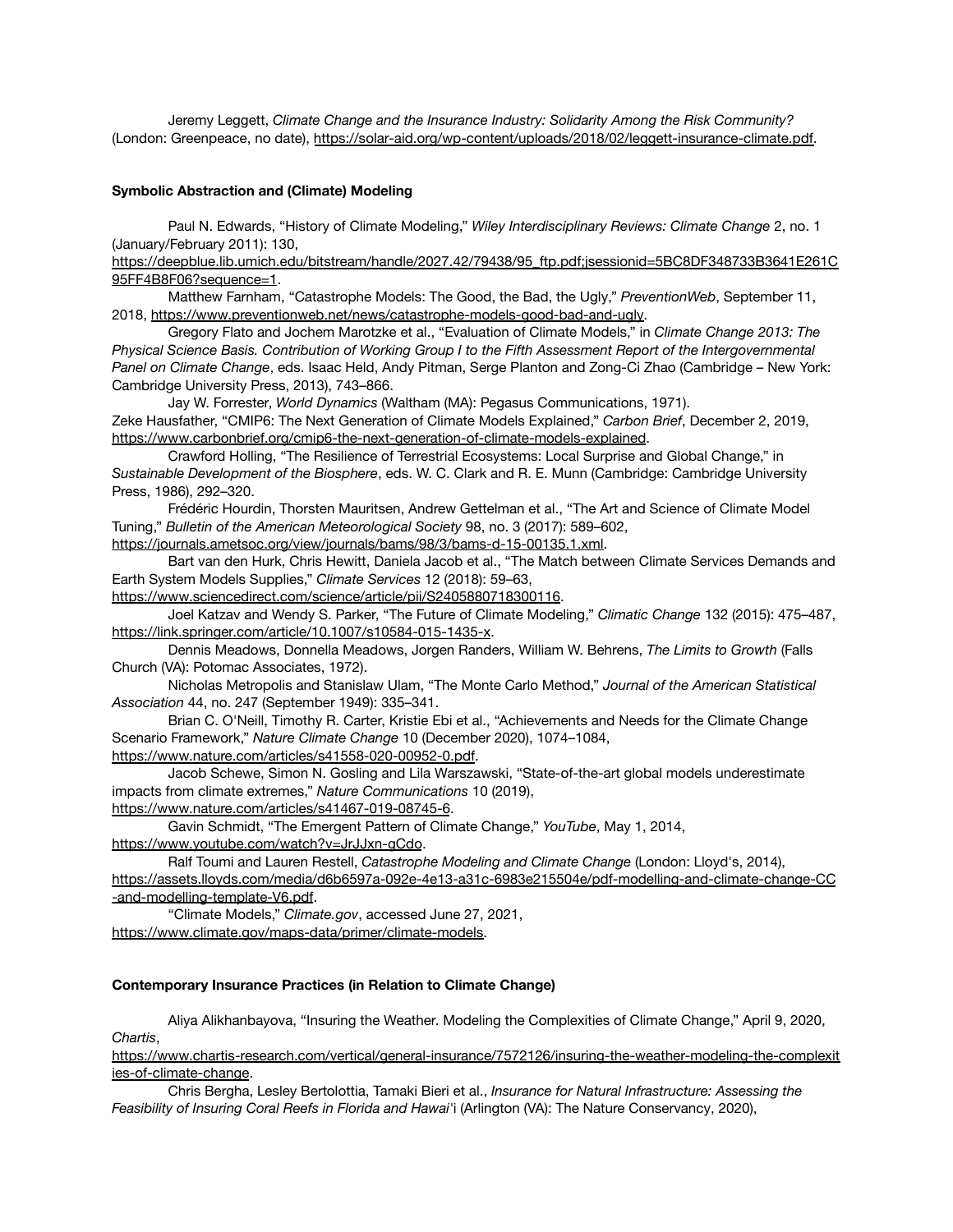[https://www.nature.org/content/dam/tnc/nature/en/documents/TNC\\_BOA\\_ReefInsuranceFeasibility\\_FLHI\\_113020.p](https://www.nature.org/content/dam/tnc/nature/en/documents/TNC_BOA_ReefInsuranceFeasibility_FLHI_113020.pdf) [df.](https://www.nature.org/content/dam/tnc/nature/en/documents/TNC_BOA_ReefInsuranceFeasibility_FLHI_113020.pdf)

Daniel Brettler and Timothy Gosnear, "Parametric Insurance Fills Gaps Where Traditional Insurance Falls Short," *Insurance Journal*, January 9, 2020,

<https://www.insurancejournal.com/news/international/2020/01/09/553850.htm>.

Tristan Bove, "Insuring Natural Infrastructure against Disaster," *Earth.org*, January 22, 2021, <https://earth.org/insuring-natural-infrastructure/>.

Ross Eisenberg, "How Permafrost Insurance Could Revolutionize Arctic Development," *Arctic Today*, December 7, 2018, <https://www.arctictoday.com/permafrost-insurance-revolutionize-arctic-development/>.

Helena García Romero and Adriana Molina, *Agriculture and Adaptation to Climate Change: The Role of Insurance in Risk Management: The Case of Colombia* (Inter-American Development Bank, 2015),

[https://publications.iadb.org/publications/english/document/Agriculture-and-Adaptation-to-Climate-Change-The-Rol](https://publications.iadb.org/publications/english/document/Agriculture-and-Adaptation-to-Climate-Change-The-Role-of-Insurance-in-Risk-Management-The-Case-of-Colombia.pdf) [e-of-Insurance-in-Risk-Management-The-Case-of-Colombia.pdf.](https://publications.iadb.org/publications/english/document/Agriculture-and-Adaptation-to-Climate-Change-The-Role-of-Insurance-in-Risk-Management-The-Case-of-Colombia.pdf)

Ian Gray, "Damage Functions," *e-flux*,

<https://www.e-flux.com/architecture/accumulation/337972/damage-functions/>.

John Handmer and Johanna Nalau, "Understanding Loss and Damage in Pacific Small Island Developing States," in *Loss and Damage from Climate Change*, ed. Reinhard Mechler (Heidelberg: Springer; 2018), 365–381.

Stephanie C. Herring, Nikolaos Christidis, Andrew Hoell et al., "Explaining Extreme Events of 2019 from a Climate Perspective," *Bulletin of the American Meteorological Society* 102, no. 1 (January 2021),

[https://www.ametsoc.org/ams/assets/File/publications/EEEin2019\\_final\\_update021121.pdf](https://www.ametsoc.org/ams/assets/File/publications/EEEin2019_final_update021121.pdf). L. S. Howard, "Failure to Act on Climate Change Could Make Weather Risks Uninsurable," *Insurance*

*Journal*, April 8, 2020, [https://www.insurancejournal.com/news/international/2020/04/08/563703.htm#.](https://www.insurancejournal.com/news/international/2020/04/08/563703.htm#) Thomas Hirsch, *Climate Finance for Addressing Loss and Damage* (Berlin: Brot für die Welt, 2019),

[https://reliefweb.int/sites/reliefweb.int/files/resources/ClimateFinance\\_LossDamage.pdf](https://reliefweb.int/sites/reliefweb.int/files/resources/ClimateFinance_LossDamage.pdf).

Paula Jarzabkowski, Konstantinos Chalkias, Daniel Clarke et al., *Insurance for Climate Adaptation: Opportunities and Limitations* (Rotterdam – Washington D.C.: Global Commission on Adaptation, 2019), [https://files.wri.org/s3fs-public/uploads/Insurance\\_for\\_Climate\\_Adaptation\\_-\\_Global\\_Commission\\_on\\_Adaptation.p](https://files.wri.org/s3fs-public/uploads/Insurance_for_Climate_Adaptation_-_Global_Commission_on_Adaptation.pdf) [df.](https://files.wri.org/s3fs-public/uploads/Insurance_for_Climate_Adaptation_-_Global_Commission_on_Adaptation.pdf)

Joanne Linnerooth-Bayer, Koko Warner, Christoph Bals et al., "Insurance, Developing Countries and Climate Change," *The Geneva Papers on Risk and Insurance – Issues and Practice* 34 (2009): 381–400, [https://link.springer.com/article/10.1057/gpp.2009.15.](https://link.springer.com/article/10.1057/gpp.2009.15)

Gregory Squires and Chester Hartman, *There's No Such Thing as a Natural Disaster* (London: Routledge, 2007).

Naomi Klein, *The Shock Doctrine: The Rise of Disaster Capitalism* (London: Picador, 2008).

Scott A. Kulp and Benjamin H. Strauss, "New Elevation Data Triple Estimates of Global Vulnerability to Sea-Level Rise and Coastal Flooding," *Nature Communications* 10 (October 2019), [https://www.nature.com/articles/s41467-019-12808-z.](https://www.nature.com/articles/s41467-019-12808-z)

R.J. Lehmann, "Do No Harm: Managing Retreat by Ending New Subsidies," *R Street Policy Study* 195 (February 2020), [https://www.rstreet.org/wp-content/uploads/2020/02/195.pdf.](https://www.rstreet.org/wp-content/uploads/2020/02/195.pdf-)

Matthew Paterson, "Risky Business: Insurance Companies in Global Warming Politics," *Global Environmental Politics* 1, no. 4 (2001),

<https://direct.mit.edu/glep/article/1/4/18/14134/Risky-Business-Insurance-Companies-in-Global>.

Tobias Lunt, Alex W. Jones, William S. Mulhern et al., "Vulnerabilities to Agricultural Production Shocks: An Extreme, Plausible Scenario for Assessment of Risk for the Insurance Sector," *Climate Risk Management* 13 (2016): 1–9, [https://www.sciencedirect.com/science/article/pii/S2212096316300080.](https://www.sciencedirect.com/science/article/pii/S2212096316300080)

María Máñez Costa, Roxane Marchal, David Moncoulon et al., "A Sustainable Flywheel: Opportunities from Insurance' Business to Support Nature-Based Solutions for Climate Adaptation," *Environmental Research Letters* 15, no. 11 (2020), [https://iopscience.iop.org/article/10.1088/1748-9326/abc046.](https://iopscience.iop.org/article/10.1088/1748-9326/abc046)

Reinhard Mechler, Elisa Calliari, Laurens M. Bouwer et al., "Science for Loss and Damage: Findings and Propositions," in *Loss and Damage from Climate Change*, ed. Reinhard Mechler (Heidelberg: Springer; 2018), 3–37.

National Academies of Sciences, Engineering, and Medicine, *[Attribution of Extreme Weather Events in the](https://www.nap.edu/read/21852) [Context of Climate Change](https://www.nap.edu/read/21852)* (Washington D.C.: The National Academic Press, 2016).

Cyrus Newlin and Heather A. Conley, "Climate Change Will Reshape Russia," *Center for Strategic and International Studies*, January 13, 2021, <https://www.csis.org/analysis/climate-change-will-reshape-russia>.

Provides Ng, "Circular Insurance: Risk Resilience in Speculative Urbanism," *Responsive Cities: Disrupting through Circular Design Symposium Proceedings 2019*, ed. Areti Markoupoulou (Barcelona: Institut d'Arquitectura Avançada de Catalunya, 2019),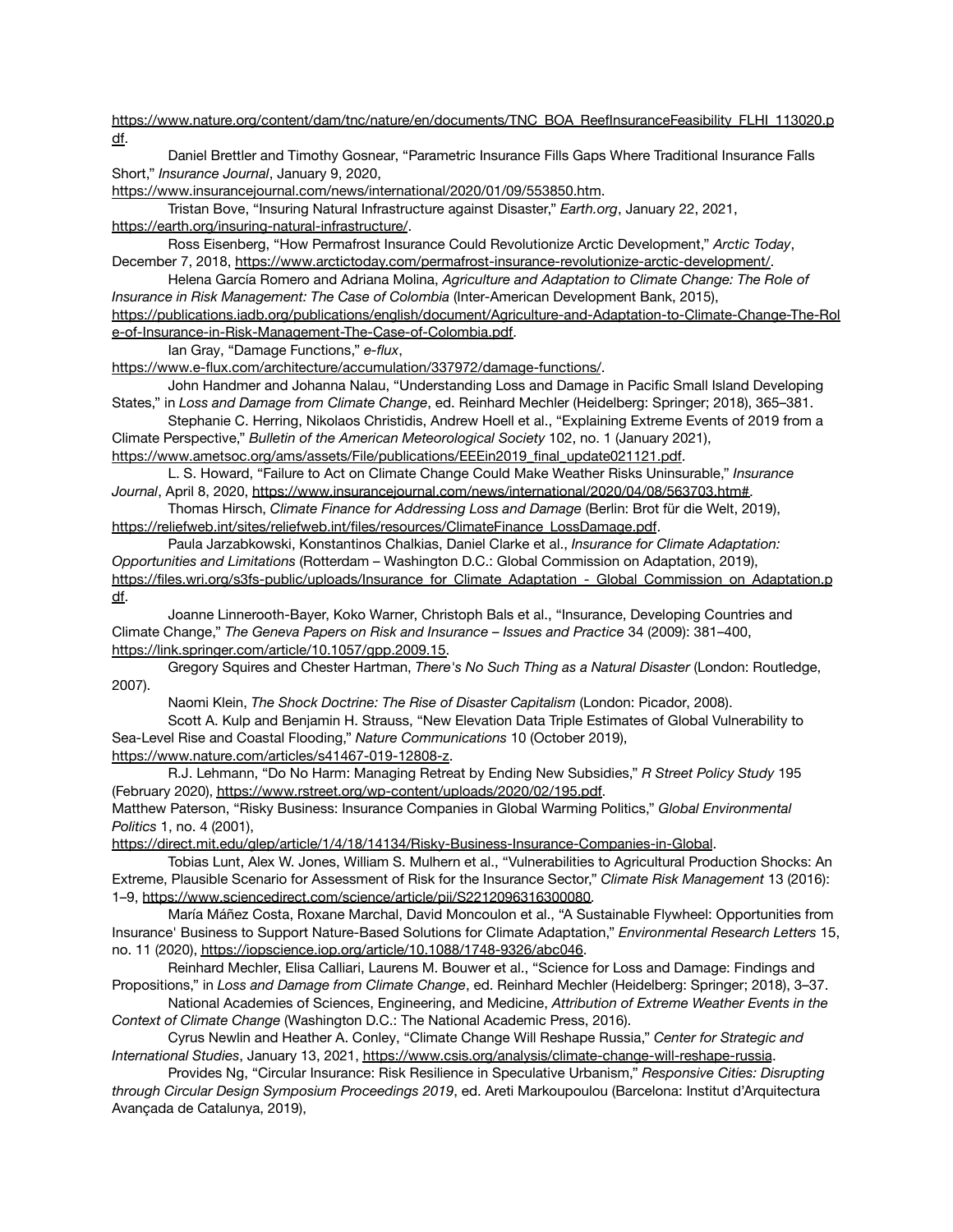#### https://www.researchgate.net/publication/344511058 Circular\_Insurance\_Risk\_Resilience\_in\_Speculative\_Urbanism

Alexey Nosov, Olga Tagirova and Marina Fedotova, "Agrarian Insurance in Russia: Conditions, Difficulties, and Ways of Their Overcoming," *BIO Web of Conferences* 10 (2020): [https://www.bio-conferences.org/articles/bioconf/full\\_html/2020/01/bioconf\\_fies2020\\_00136/bioconf\\_fies2020\\_001](https://www.bio-conferences.org/articles/bioconf/full_html/2020/01/bioconf_fies2020_00136/bioconf_fies2020_00136.html) [36.html](https://www.bio-conferences.org/articles/bioconf/full_html/2020/01/bioconf_fies2020_00136/bioconf_fies2020_00136.html).

Linnéa Nordlander, Melanie Pill, and Beatriz Martinez Romera, "Insurance Schemes for Loss and Damage: Fool's Gold?," *Climate Policy* 20, no. 6 (2020): 704–714.

Martin Quaas, Stefan Baumgärtner and Michel De Lara, "Insurance Value of Natural Capital," *Ecological Economics* 165 (November 2019), [https://www.sciencedirect.com/science/article/pii/S0921800918315350.](https://www.sciencedirect.com/science/article/pii/S0921800918315350)

Liam Phelan, "Managing Climate Risk: Extreme Weather Events and the Future of Insurance in a Climate-Changed World," *Australasian Journal of Environmental Management* 15, no. 4 (2011): 223–232, [https://www.tandfonline.com/doi/abs/10.1080/14486563.2011.611486.](https://www.tandfonline.com/doi/abs/10.1080/14486563.2011.611486)

Liam Phelan, Ros Taplin, Ann Henderson-Sellers et al., Ecological Viability or Liability? Insurance System Responses to Climate Risk, *Environmental Policy and Governance* 21, no. 2 (2011): 112–130, [https://onlinelibrary.wiley.com/doi/10.1002/eet.565.](https://onlinelibrary.wiley.com/doi/10.1002/eet.565)

Roz Pidcock, "In-Depth: The Scientific Challenge of Extreme Weather Attribution," *Carbon Brief*, March 11, 2016, [https://www.carbonbrief.org/in-depth-the-scientific-challenge-of-extreme-weather-attribution.](https://www.carbonbrief.org/in-depth-the-scientific-challenge-of-extreme-weather-attribution)

Alpen Suresh Sheth, "Cultivating Risk: Weather Insurance, Technology and Financialization in India," (PhD diss., MIT, 2017), [https://dspace.mit.edu/handle/1721.1/113802.](https://dspace.mit.edu/handle/1721.1/113802)

Alexey Sorokin, Aleksey Bryzzhev, Anton Strokov et al., "The Economics of Land Degradation in Russia," in *Economics of Land Degradation and Improvement – A Global Assessment for Sustainable Development*, eds. Ephraim Nkonya, Alisher Mirzabaev, and Joachim von Braun (Cham: Springer, 2016), 541–576,

[https://link.springer.com/chapter/10.1007/978-3-319-19168-3\\_1](https://link.springer.com/chapter/10.1007/978-3-319-19168-3_1).

Bruce Sterling, "The World Is Becoming Uninsurable," *Viridian Design*, <http://www.viridiandesign.org/notes/1-25/Note%2000023.txt>.

*African Risk Capacity*, [https://www.africanriskcapacity.org/.](https://www.africanriskcapacity.org/)

*AIR's Climate Change Practice: Assess the Risk of Climate Change to Different Lines of Business* (AIR Worldwide, 2020),

[https://www.air-worldwide.com/siteassets/Publications/Brochures/documents/AIR\\_Climate\\_Change\\_Practice.pdf](https://www.air-worldwide.com/siteassets/Publications/Brochures/documents/AIR_Climate_Change_Practice.pdf). "AOSIS Chair Urges Increased Focus on Loss and Damage at COP 24," *International Institute for*

*Sustainable Development*, November 13, 2018,

.

[https://sdg.iisd.org/news/aosis-chair-urges-increased-focus-on-loss-and-damage-at-cop-24/.](https://sdg.iisd.org/news/aosis-chair-urges-increased-focus-on-loss-and-damage-at-cop-24/)

*Application Paper on Supervision of Climate-Related Risks in the Insurance Sector* (Basel: International Association of Insurance Supervisors, 2021),

[https://www.iaisweb.org/page/news/press-releases/file/97159/press-release-iais-sif-application-paper-on-the-super](https://www.iaisweb.org/page/news/press-releases/file/97159/press-release-iais-sif-application-paper-on-the-supervision-of-climate-related-risks) [vision-of-climate-related-risks.](https://www.iaisweb.org/page/news/press-releases/file/97159/press-release-iais-sif-application-paper-on-the-supervision-of-climate-related-risks)

"Background on: Climate Change and Insurance Issues," *Insurance Information Institute*, November 1, 2019, <https://www.iii.org/article/background-on-climate-change-and-insurance-issues>.

"bneGREEN: Global Warming Will Open up Russia's Far North to Agriculture over Next Two Decades," *bne IntelliNews*, May 17, 2021,

[https://www.intellinews.com/bnegreen-global-warming-will-open-up-russia-s-far-north-to-agriculture-over-next-two](https://www.intellinews.com/bnegreen-global-warming-will-open-up-russia-s-far-north-to-agriculture-over-next-two-decades-210738/?source=russia) [-decades-210738/?source=russia.](https://www.intellinews.com/bnegreen-global-warming-will-open-up-russia-s-far-north-to-agriculture-over-next-two-decades-210738/?source=russia)

*CISL ClimateWise Principles 2020* (Cambridge: Cambridge Institute for Sustainability Leadership 2020), <https://www.cisl.cam.ac.uk/resources/publication-pdfs/cisl-climatewise-principles-2020.pdf>.

*Global Risks, Trends and Closing the Protection Gap* (Swiss Re, 2019),

https://www.swissre.com/dam/icr:b4cac90e-a60f-4e33-bed2-497e52ff04b5/como\_o\_resseguro\_pode\_ajudar\_a\_res [olver\\_a\\_lacuna\\_de\\_protecao.pdf.](https://www.swissre.com/dam/jcr:b4cac90e-a60f-4e33-bed2-497e52ff04b5/como_o_resseguro_pode_ajudar_a_resolver_a_lacuna_de_protecao.pdf)

"Insuring Nature to Ensure a Resilient Future," *The Nature Conservancy*, December 8, 2020,

<https://www.nature.org/en-us/what-we-do/our-insights/perspectives/insuring-nature-to-ensure-a-resilient-future/>. *Issues Paper on Climate Change Risks to the Insurance Sector* (Basel: International Association of

Insurance Supervisors, 2018), <https://www.iaisweb.org/page/supervisory-material/issues-papers>.

*Issues Paper on the Implementation of the Recommendations of the Task Force on Climate-related Financial Disclosures* (Basel: International Association of Insurance Supervisors, 2020),

[https://b9ea8c1e-dc19-4d5f-b149-9b1ea4b8d050.filesusr.com/ugd/eb1f0b\\_365cc83062254d509c20d79313143868](https://b9ea8c1e-dc19-4d5f-b149-9b1ea4b8d050.filesusr.com/ugd/eb1f0b_365cc83062254d509c20d79313143868.pdf) [.pdf.](https://b9ea8c1e-dc19-4d5f-b149-9b1ea4b8d050.filesusr.com/ugd/eb1f0b_365cc83062254d509c20d79313143868.pdf)